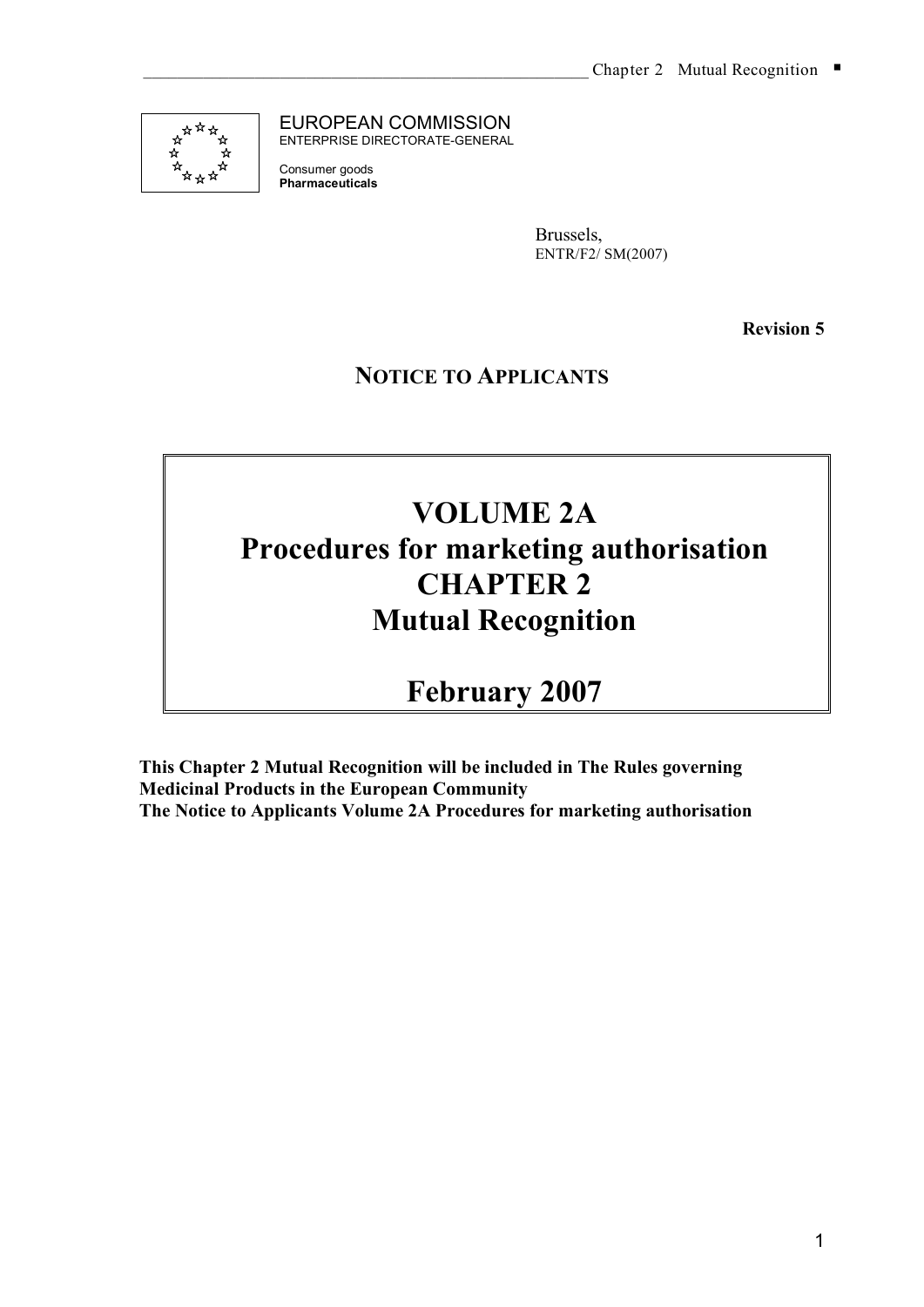# **CHAPTER 2 Mutual recognition procedure and decentralised procedure**

**February 2007**

# **1. LEGAL BASIS AND PURPOSE**

The legal provisions covering the mutual recognition procedure and the decentralised procedure for human medicinal products are contained in Directive 2001/83/EC.

Both the mutual recognition procedure and the decentralised procedure aim at facilitating access to a single market by relying upon the principle of mutual recognition. Thus with the exception of those medicinal products which are subject to the centralised procedure (see Chapter 4 of the Notice to Applicants), a marketing authorisation or the assessment in one Member State (the so-called reference Member State) ought in principle to be recognised by the competent authorities of the other Member States (the so-called concerned Member States), unless there are grounds for supposing that the authorisation of the medicinal product concerned may present a potential serious risk to public health.

If a concerned Member State is requested to recognise a marketing authorisation granted or an application assessed by the reference Member State it can raise grounds that the medicinal product presents a potential serious risk to public health. Such grounds would have to be fully **justified** in order to ensure that they do not act as an indirect and artificial hindrance to the free movement of goods within the European Economic Area.

# **2. SCOPE**

# **2.1 Applications eligible for the mutual recognition procedure and decentralised procedure**

The mutual recognition procedure and decentralised procedure must be used for applications for marketing authorisation for medicinal products in more than one Member State<sup>1</sup>. The requirements of submitting an application are described in section 3 and 4. Once the procedure has been used, all **variations** to these medicinal products must use the procedure foreseen in the Variations Regulation<sup>2</sup>. In addition, variations to "ex-concertation" medicinal products authorised by Member States following an opinion of the Committee for Human Medicinal Products (CHMP) given before 1<sup>st</sup> January 1995 are required to use the mutual recognition procedure. These applications are converted to the mutual recognition procedure (see Commission Communication of 19.3.94, OJ C82 Vol. 37). Furthermore, variations of medicinal

<sup>&</sup>lt;sup>1</sup> See Chapter 1 section 3.1 scope of the centralised procedure <sup>2</sup> See Articles 4(1), 5(1) and 6(1) of Regulation (EC) No 1084/2003.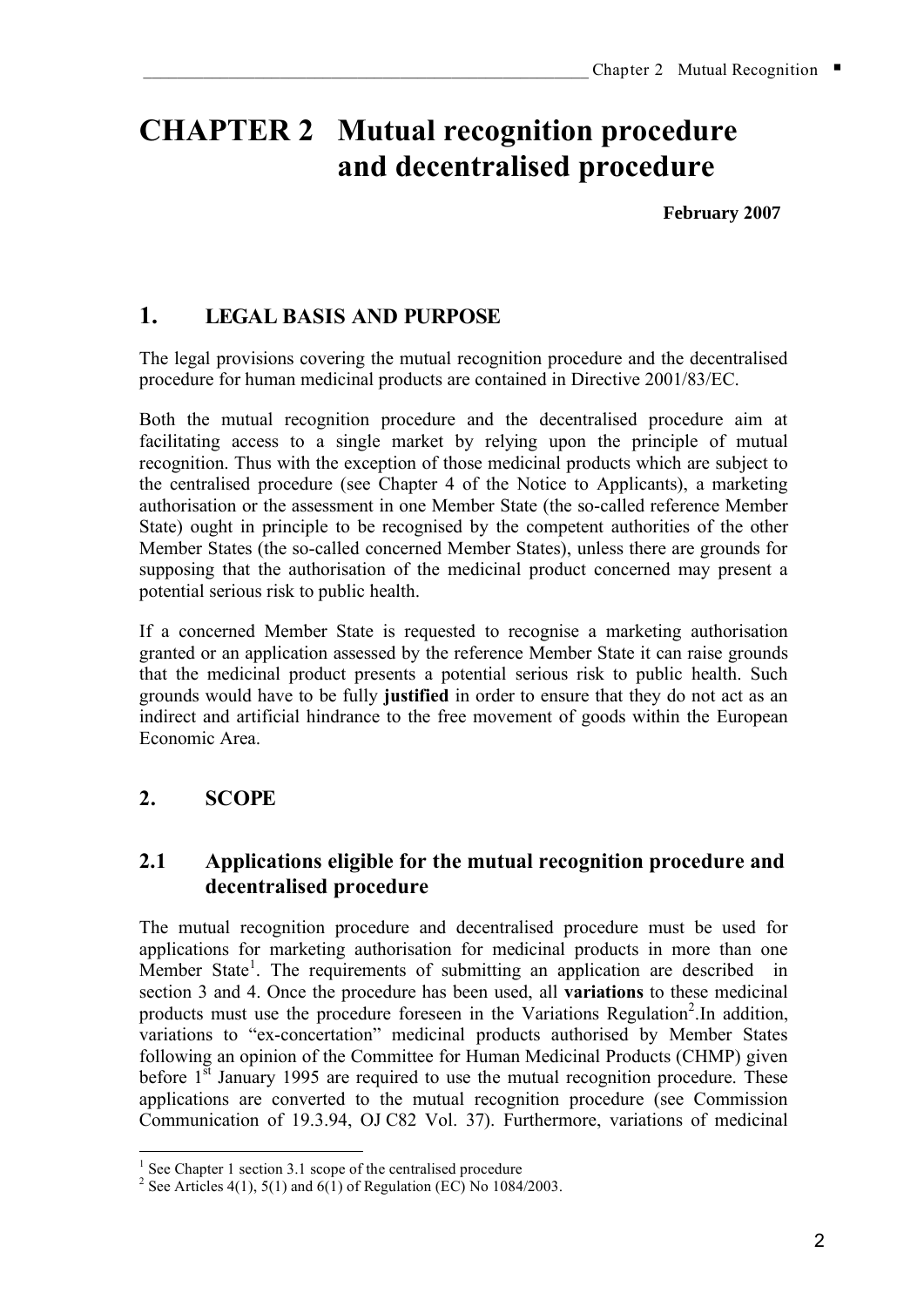products that have been subject to referral procedures under Articles 30 and 31 of Directive 2001/83/EC made *after* 1<sup>st</sup> January 1995 are required to use the mutual recognition procedure. However, an exception is provided under Article 31(2) of Directive 2001/83/EC: when the referral procedure concerns a range of medicinal products or a therapeutic class and the EMEA may limit the procedure to certain parts of the authorisation (see Chapter 1of the Notice to Applicants).

The mutual recognition procedure or the decentralised procedure is also applicable for extensions<sup>3</sup> of existing national marketing authorisations ((cf. Chapter 1 of the Notice to Applicants). Before the applicant can use the mutual recognition or decentralised procedure, he has to ensure that the submitted dossiers are identical. This requires to harmonise the already approved national summary of product characteristics, package leaflet and labelling by using either national variations, a mutual recognition procedure, or a referral procedure under Article 30 of Directive 2001/83/EC*.* After a harmonised marketing authorisation in a mutual recognition procedure or decentralised procedure is reached, no national extension is possible.

The mutual recognition/decentralised procedure is required for applications referring to **well-established use** intended for authorisation in more than one Member State and for which the use of the centralised procedure is neither mandatory nor chosen by the applicant.

# **2.2 Repeat use**

It is possible to use the mutual recognition procedure more than once for subsequent applications to other Member States in relation to the same medicinal product (socalled repeat use). It is recommended that, wherever feasible, the marketing authorisation holder considers involving all Member States where the product is intended to be marketed, in the first use of mutual recognition procedure or decentralised procedure.

In case the applicant withdraws its application for marketing authorisation during a decentralised or mutual recognition procedure, this does not prevent the marketing authorisation holder to initiate a second procedure of mutual recognition for that/those Member State(s) at a later stage. Each subsequent procedure will be treated as a new mutual recognition procedure including the possibility for the new concerned Member States to raise objections based on potential serious risk to public health.

In the case of such a repeat use procedure, the subsequent application for mutual recognition will have to comprise the original dossier updated by any variation or renewal which had been approved and/or amended after authorisation; if necessary, additional data accepted by all Member States involved in the previous procedure and a proposal for a summary of product characteristics, package leaflet and labelling identical to the currently authorised. The reference Member State will send the original assessment report including the assessment of the updated dossier and variations as an Annex or as an updated assessment report to the concerned Member States.

 <sup>3</sup> as defined in Annex II of Regulation (EC) 1084/2003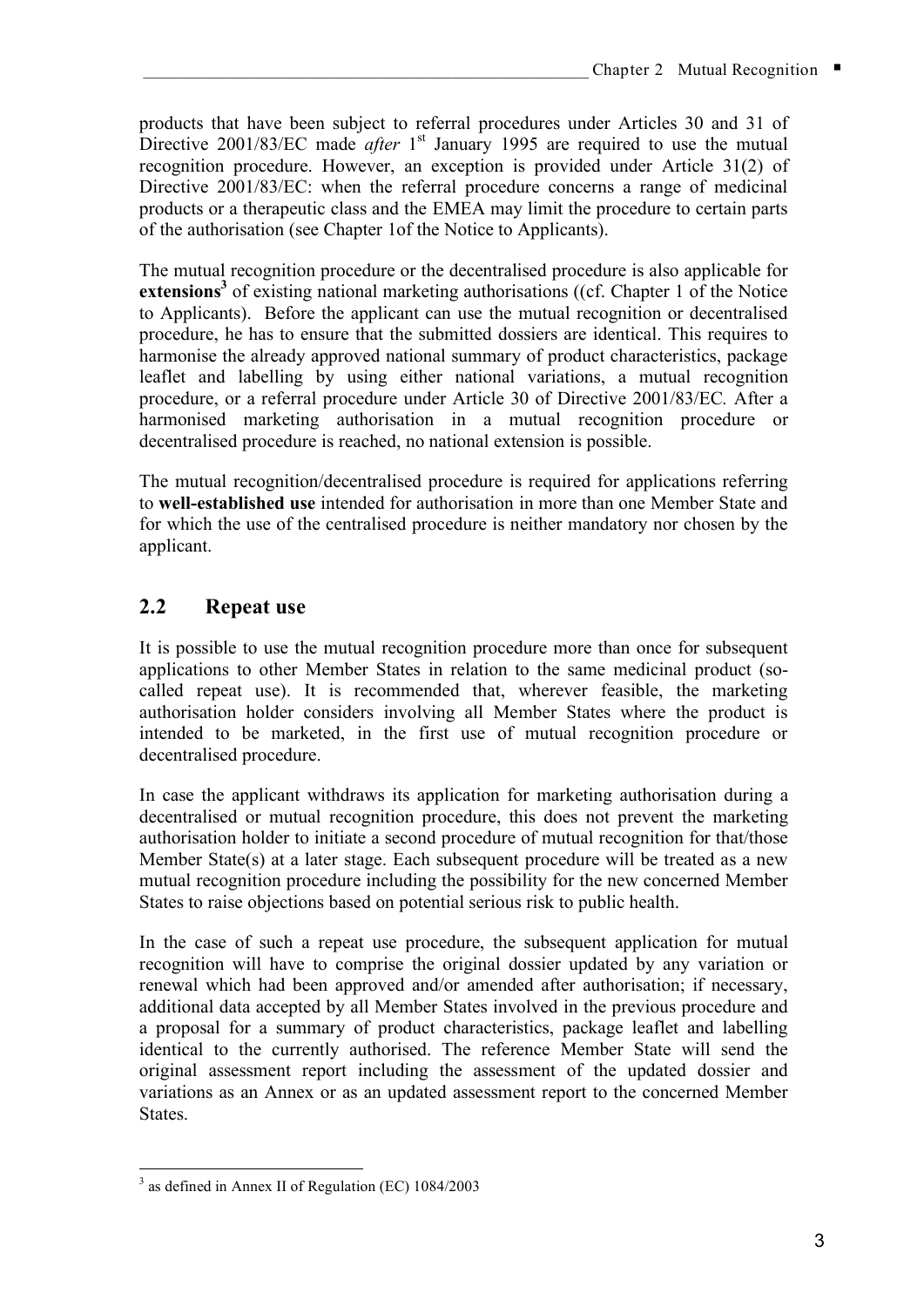In order to initiate a repeat use after 30 October 2005 of a previous mutual recognition procedure, the applicant will have to obtain harmonisation of the package leaflet and labelling of the medicinal product concerned by a notification present to Article 61(3) of Directive 2001/83/EC prior to start the repeat use. Recommendations are given in relation to the repeat-use procedure on the coordination group website.

Member States concerned in any repeated mutual recognition procedure shall normally recognise the authorisation granted in the previous procedure. In exceptional circumstances, where a concerned Member State considers that there are grounds for supposing that authorisation of the medicinal product concerned may present a potential serious risk to public health, the Member State shall refer the matter to the coordination group for human medicinal products for mutual recognition and decentralised procedure (hereafter "the coordination group"). The applicant cannot stop this procedure by subsequently withdrawing the application in the referring Member State. If no agreement can be reached in this group the matter is referred for arbitration to the EMEA. Any matter dealt with by the coordination group in a previous mutual recognition procedure or decentralised procedure may not be raised again in any subsequent procedure except for justified reasons. Matters dealt with In an arbitration in a previous mutual recognition procedure or decentralised procedure may not be raised again in any subsequent procedure.

The coordination group has released a Position Paper on Repeat Use of The Mutual Recognition Procedure to clarify dossier requirements and the divided responsibility prior and during the procedure for the marketing authorisation holder and the involved Member States.

# **2.3 Exclusions**

The mutual recognition procedure and decentralised procedure will not be used for applications for:

- products falling under the compulsory scope of the centralised procedure as set out in the Annex to Regulation (EC) 726/2004 i.e.:
	- i) products developed by certain biotechnological processes,
	- ii) products containing a new active substance not authorised in the Community at the time of entry into force of the Regulation and with therapeutic indication for treatment of certain diseases,
	- iii) products designated as orphan medicinal products pursuant to Regulation (EC) 141/2001;
- products where the company has selected to submit through the centralised procedure according to Article 3(2) and 3(3) of Regulation (EC) 726/2004, irrespective whether the marketing authorisation was granted, was rejected (negative opinion), or the applicant withdrew his application after an assessment by the EMEA of the submitted data;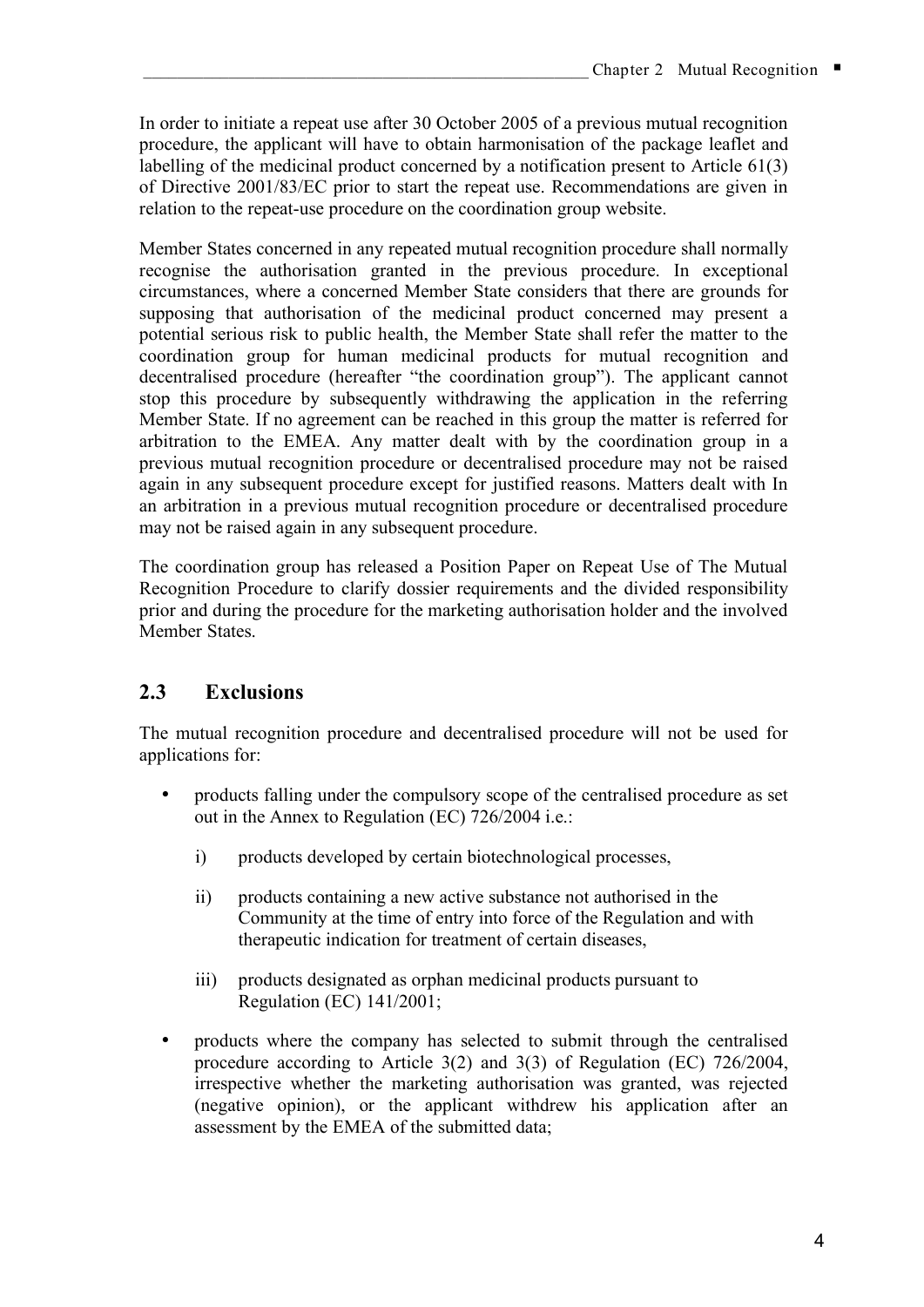However, if the dossier for a withdrawn medicinal product or a medicinal product which has had a negative opinion in the centralised procedure is supplemented with new data based on new pre-clinical studies and tests and clinical trials, the application is considered to be based on a new dossier. For those applications, the applicant **can apply** again through centralised, mutual recognition or decentralised procedure where applicable, in those cases where a centralised procedure is not compulsory.

- homeopathic products referred to under Article 16(2) of Directive 2001/83/EC cf. Article 39(2) of that Directive;
- special, simplified registration of traditional herbal medicinal products which are **not** falling within the scope of Article 16d(1), cf. Article 16g(1) of Directive 2001/83/EC
- products falling within the transitional arrangements for Cyprus, Lithuania, Malta, Poland and Slovenia upon their accession to the EU, cf. the Act of Accession<sup>4</sup>.

(see Chapter 1 of the Notice to Applicants for further details)

#### **Extensions**

- introducing in a human medicinal product a proteinaceous component obtained through a biotechnology process listed in Annex to Regulation (EC) 726/2004
- referring to original medicinal products which have not been
	- i) harmonised via national procedures,
	- ii) referred in accordance with Article 30 or 31 of Directive 2001/83/EC,

or

iii) authorised by Member States following Directive 87/22/EEC ("Ex-concertation" procedure)

#### **Variations**

• introducing in a human medicinal product a proteinaceous component obtained through a biotechnology process listed in Annex to Regulation (EC) 726/2004.

However, if the variation to a medicinal product not containing a proteinaceous constituent, concerns for instance a reagent like an enzyme prepared by rDNA technology, the medicinal product **remains in the procedure foreseen in the Variations Regulation** as this enzyme does not appear in the final composition and can therefore not be considered as an introduction of a proteinaceous

 <sup>4</sup> **The Treaty of Accession <sup>2003</sup>** of the Czech Republic, Estonia, Cyprus, Latvia, Lithuania, Hungary, Malta, Poland, Slovenia and Slovakia

Signed in Athens on 16 April, 2003

**http://europa.eu.int/comm/enlargement/negotiations/treaty\_of\_accession\_2003/treaty\_accession\_16.ht m**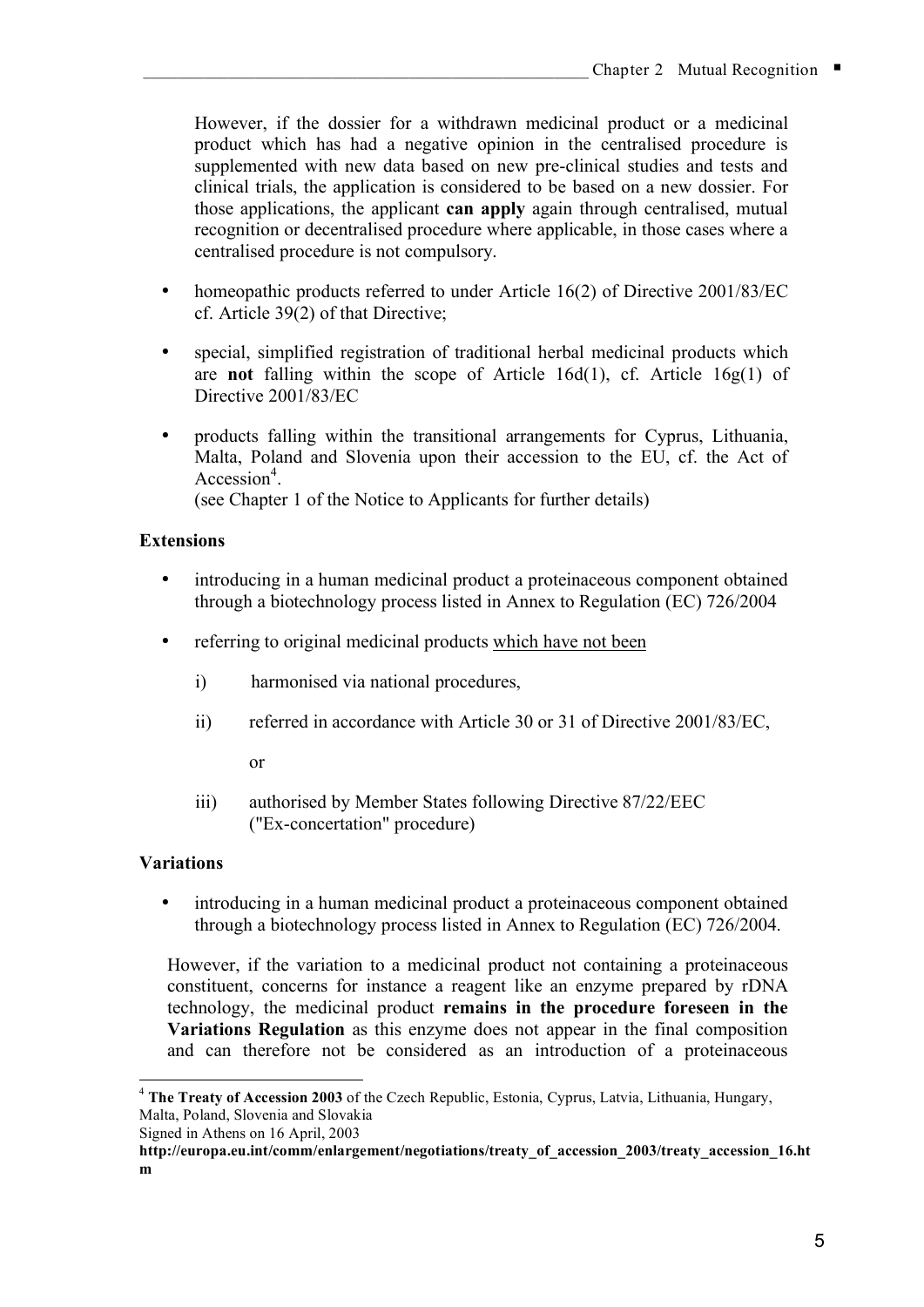component. **5 .** Likewise, for a change in the manufacturing process of a nonproteinaceous component due to the introduction of a biotechnology step, the product remains in the procedure foreseen in the Variations Regulation<sup> $\vec{6}$ </sup>.

- referring to medicinal products which have not been considered through
	- i) mutual recognition procedure or decentralised procedure
	- ii) ex-concertation procedures
	- iii) referral in accordance with Article 30 or 31 of Directive 2001/83/EC

# **2.4 Coordination group for mutual recognition and decentralised procedure for human medicinal products – CMD(h)**

The Mutual Recognition Facilitation Group started its work in 1995 as an informal group. With the adoption of Directive 2004/27/EC the Mutual Recognition Facilitation Group has an official status and is renamed as coordination group. According to Article 27 of Directive 2001/83/EC the group consists of one representative per Member State. An observer from the Commission and EMEA may participate at the meetings. The EMEA provides a secretariat to the coordination group. The group is responsible for the smooth functioning and good outcomes of mutual recognition and decentralised procedures with a mix of regulatory and scientific work.

The main tasks of the coordination group are:

- To address procedural and scientific issues arising from the mutual recognition and decentralised procedures.
- To consider points of disagreement raised by a Member State in relation to the assessment report, summary of product characteristics, labelling and package leaflet of a medicinal product on the grounds of "potential serious risk to public health" within an mutual recognition or decentralised procedure. In the case of unsolved disagreement, the coordination group will refer the matter to the EMEA/CHMP for arbitration with a detailed reasoning for the disagreement.
- To facilitate the establishment of dialogue between Member States, through meetings and oral explanations and to provide a forum to discuss any difficulties in dialogue and seek to overcome such difficulties.
- In order to promote harmonisation of marketing authorisations across the Community, to lay down a list of products where the summary of product characteristics needs to be harmonised taking into account proposals from Member States. This will be done on an annual basis.
- To facilitate the resolution of procedural and scientific issues arising from variation and renewal procedures, with a view to maintaining harmonisation of

<sup>&</sup>lt;sup>5</sup> See Annex I, Introductory statements,  $6^{th}$  paragraph to Regulation (EC) No 1084/2003. <sup>6</sup> See Annex I, Introductory statements,  $6^{th}$  paragraph to Regulation (EC) No 1084/2003.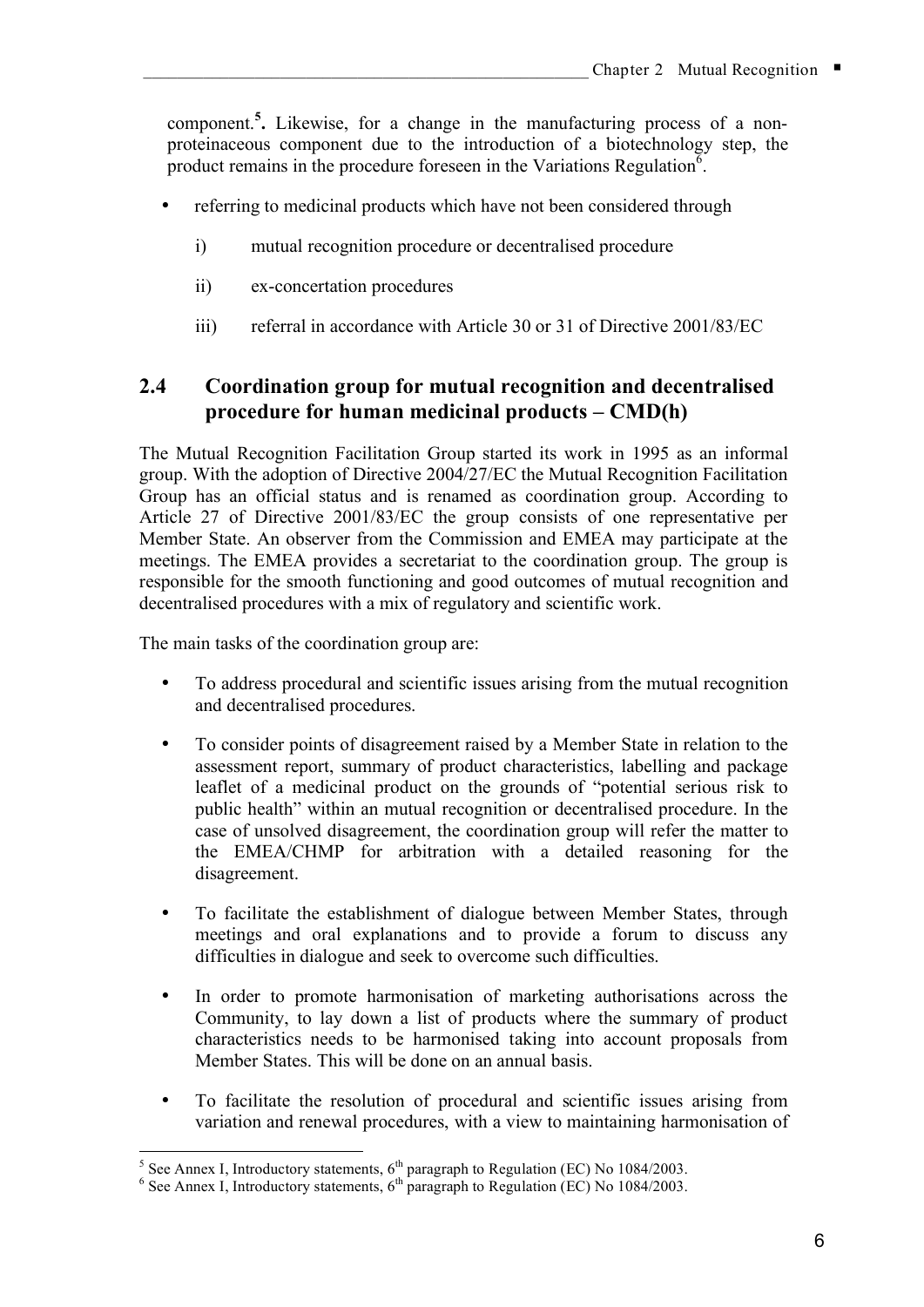a marketing authorisations following mutual recognition or the completion of a decentralised procedure or following a referral.

- To identify issues which will be referred to the Commission, the Pharmaceutical Committee, Heads of Medicines Agencies or other appropriate bodies.
- In close liaison with the Pharmacovigilance Working Party of the CHMP, to ensure best practice for risk management of marketing authorisations granted through the mutual recognition /decentralised procedure.
- To undertake tasks concerning the overall management of the mutual recognition and decentralised procedures, maintaining close interaction with Heads of Medicines Agencies.
- To draw up its own Rules of Procedure for endorsement by Heads of Medicines Agencies and for Commission approval.

The chairperson of the coordination group is elected by and from amongst its members for a period of three years, renewable once. The Vice-chairperson shall be appointed from among the members of the coordination group by the Member State which has the presidency of the Council of the European Union for the duration of the term of the presidency. The coordination group meets normally once a month at the EMEA. In connection to the plenary meeting, there are breakout sessions relating to ongoing procedures when considered necessary. Additional subgroup meetings are organised on specific topics. A press release is normally issued after each meeting.

The coordination group has a website where recommendations, position papers, standard operating procedures (SOPs) and other documents are published. http://www.hma.eu/.

# **2.5 Arbitration procedure**

In the case of unsolved disagreement in the coordination group procedure, the coordination group will refer the matter to the EMEA/CHMP for arbitration with a detailed reasoning for the disagreement.

During the arbitration procedure all members of the CHMP are involved in the evaluation and opinion taking process. The Commission decision following the arbitration procedure shall be addressed to all Member States. Those Member States where the medicinal product is authorised, or where an authorisation is pending, shall be required to take action following the Commission Decision on arbitration within 30 days. Member States in which an application has not been submitted are bound by the decision in the event that an application is subsequently submitted. However, in such cases of repeat use of the mutual recognition procedure, Member States can raise issues which they consider grounds of potential serious risk to public health provided that these grounds were not already covered in the earlier arbitration. In case such grounds are raised in the repeat use procedure, they will lead to a new discussion in the coordination group and, possibly, to a new arbitration procedure.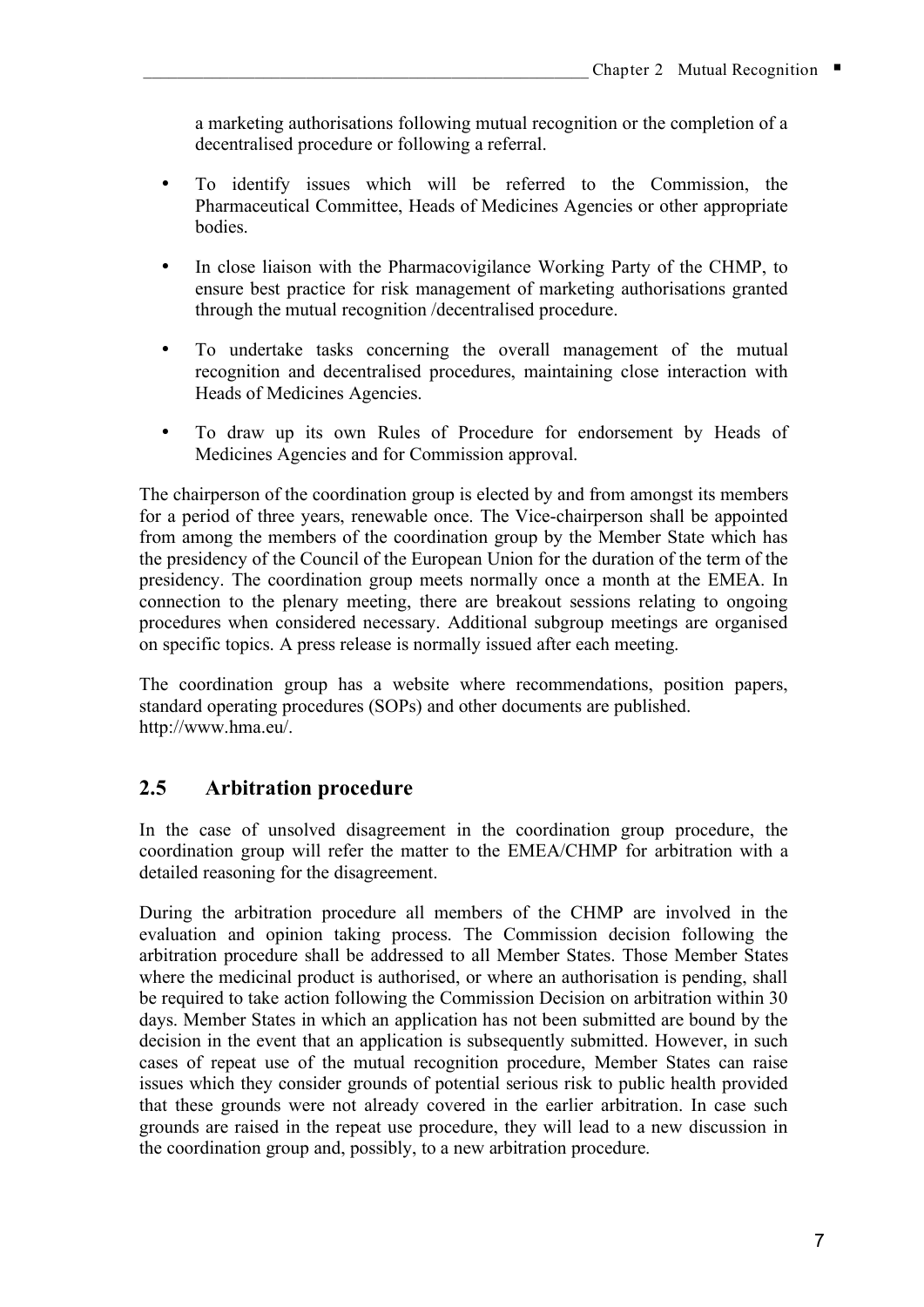Further details on the arbitration procedure are contained in Chapter 3 of the Notice to Applicants.

# **3. THE MUTUAL RECOGNITION PROCEDURE**

# **3.1 General principles**

The mutual recognition procedure is to be used in order to obtain marketing authorisations in several Member States where the medicinal product in question has received a marketing authorisation in any Member State at the time of application.

The procedure to be followed will depend upon whether it is a Member State who triggers or the marketing authorisation holder who initiates the mutual recognition.

As set out in Directive 2001/83/EC, Member States have to approve during the mutual recognition procedure the assessment report, the summary of product characteristics, the package leaflet and the label.

Specific national requirements, for example information on reimbursement or a pictogram for medicines which cause tiredness, have to be presented in a so-called 'blue box' .

See also the updated version of Chapter 7 of the Notice to Applicants section 10. 'Blue-Box Requirements for the package leaflet and labelling in the decentralised or mutual recognition procedure'.

The mutual recognition procedure is divided in the following steps<sup>7</sup>:

- National validation by the reference Member State (not further described here)
- Preparation or update of assessment report by reference Member State (90) days)
- Validation by the concerned Member States
- Approval by the concerned Member States (90 days)
- Discussion at the coordination group level, if needed
- National Marketing Authorisation step

# **3.2 Procedure leading to mutual recognition**

After the first marketing authorisation in the Community is granted, the marketing authorisation holder may request one or more Member State(s) to recognise an authorisation granted by the reference Member State by submitting an application in accordance with Article 28 of Directive 2001/83/EC (for details see below "making

 <sup>7</sup> See Annex <sup>1</sup> Flow Chart Mutual Recognition Procudure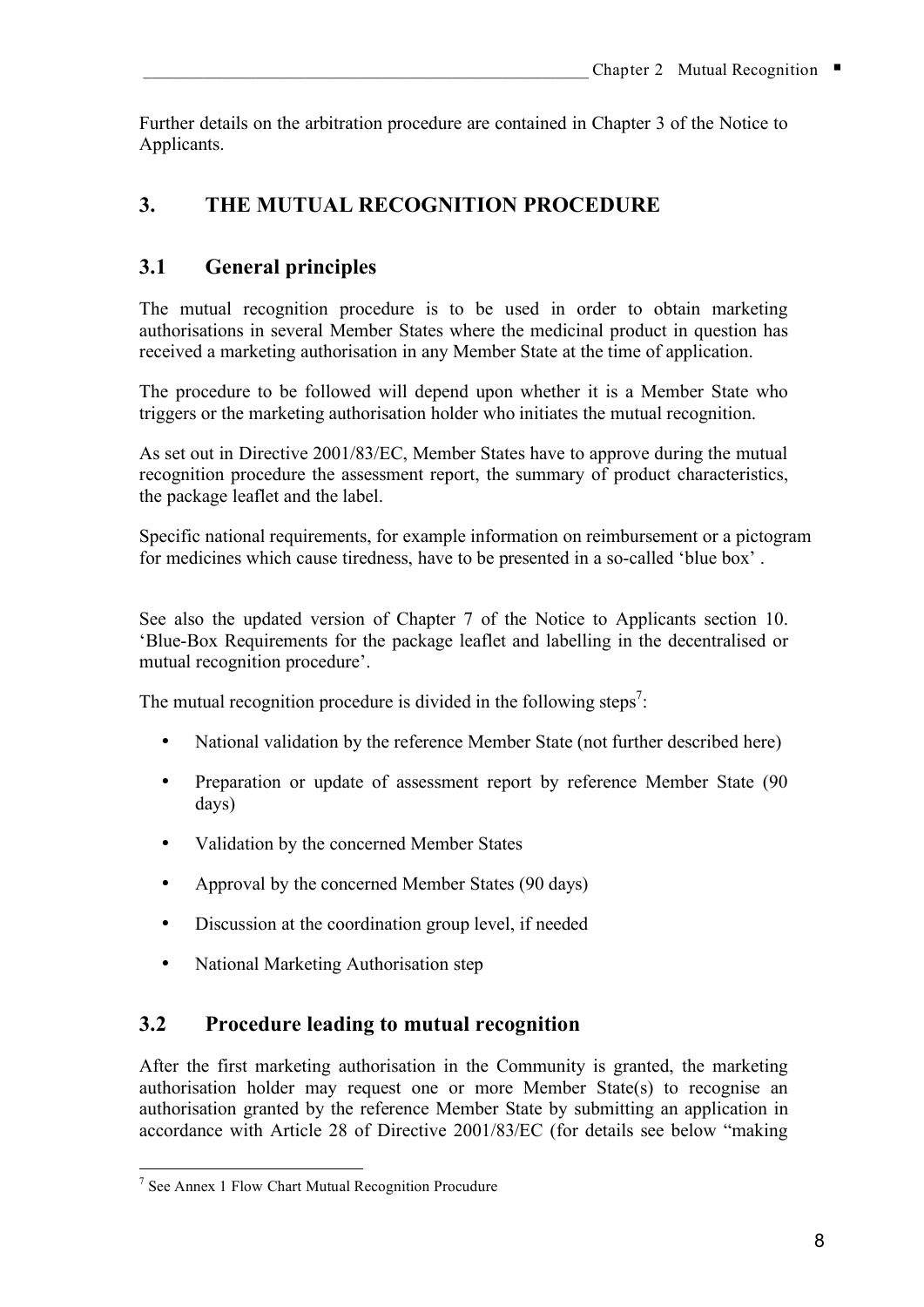the application"). Within 90 days of receipt of a valid application, the reference Member State will provide the assessment report together with the approved summary of product characteristics, labelling and package leaflet to the concerned Member States and to the marketing authorisation holder (Article 28(2) of Directive 2001/83/EC).

Within 90 days of the receipt of these documents, the concerned Member States shall recognise the decision of the reference Member State and the approved summary of product characteristics, package leaflet and labelling by granting a marketing authorisation with a harmonised summary of product characteristics, package leaflet and labelling (Article 28(4) of Directive 2001/83/EC). However, if there are grounds for supposing that the authorisation of the medicinal product concerned may present a potential serious risk to public health, the procedure according to Article 29(3) of Directive 2001/83/EC has to be followed and, if Member States fail to reach agreement, an arbitration shall be initiated.

Differences between the summary of product characteristics, package leaflet and labelling approved in one Member State and the summary of product characteristics, package leaflet and labelling submitted in another Member State, do not automatically prevent the latter from a mutual recognition procedure. If these differences have no therapeutic implications (no difference in the efficacy and safety profile) i.e. both products have the same qualitative and quantitative (strength) composition in active substance and the same pharmaceutical form, they have to be considered as being the same and a mutual recognition procedure has to be followed (cf. Chapter 1 of the Notice to Applicants).

It is not possible for the same applicant (e.g. company belonging to the same mother company or group of companies or exercising concerted practices) to apply for a further national application referring to the identical marketing authorisation in the reference Member State. Therefore, an application for a "duplicate" (multiple applications) would have to be submitted to the reference Member State followed by mutual recognition of this second authorisation in other concerned Member States. In this context, the fact that one company sells the right to use parts of its dossier to another company (allows an "informed consent" application) does not necessarily imply that these two companies must be considered as the same company. Pharmaceutical companies which are independent from the marketing authorisation holder of the first authorisation would be allowed to ask for subsequent marketing authorisations, "national duplicates" of nationally authorised medicinal products in any Member State (the concerned Member State or the reference Member State).

# **3.2.1 Triggering by a Member State**

According to Article 18 of Directive 2001/83/EC, where a Member State is informed in accordance with Article 8(3)(*l*) that another Member State has authorised a medicinal product which is the subject of a marketing authorisation application in the Member State concerned, it shall reject the application unless it was submitted in compliance with Articles 27 to 39, i.e. under the mutual recognition procedure.

In the context of Article 8(3)(*l*) of Directive 2001/83/EC (which obliges the applicant to submit copies of any authorisation granted for the medicinal product in question),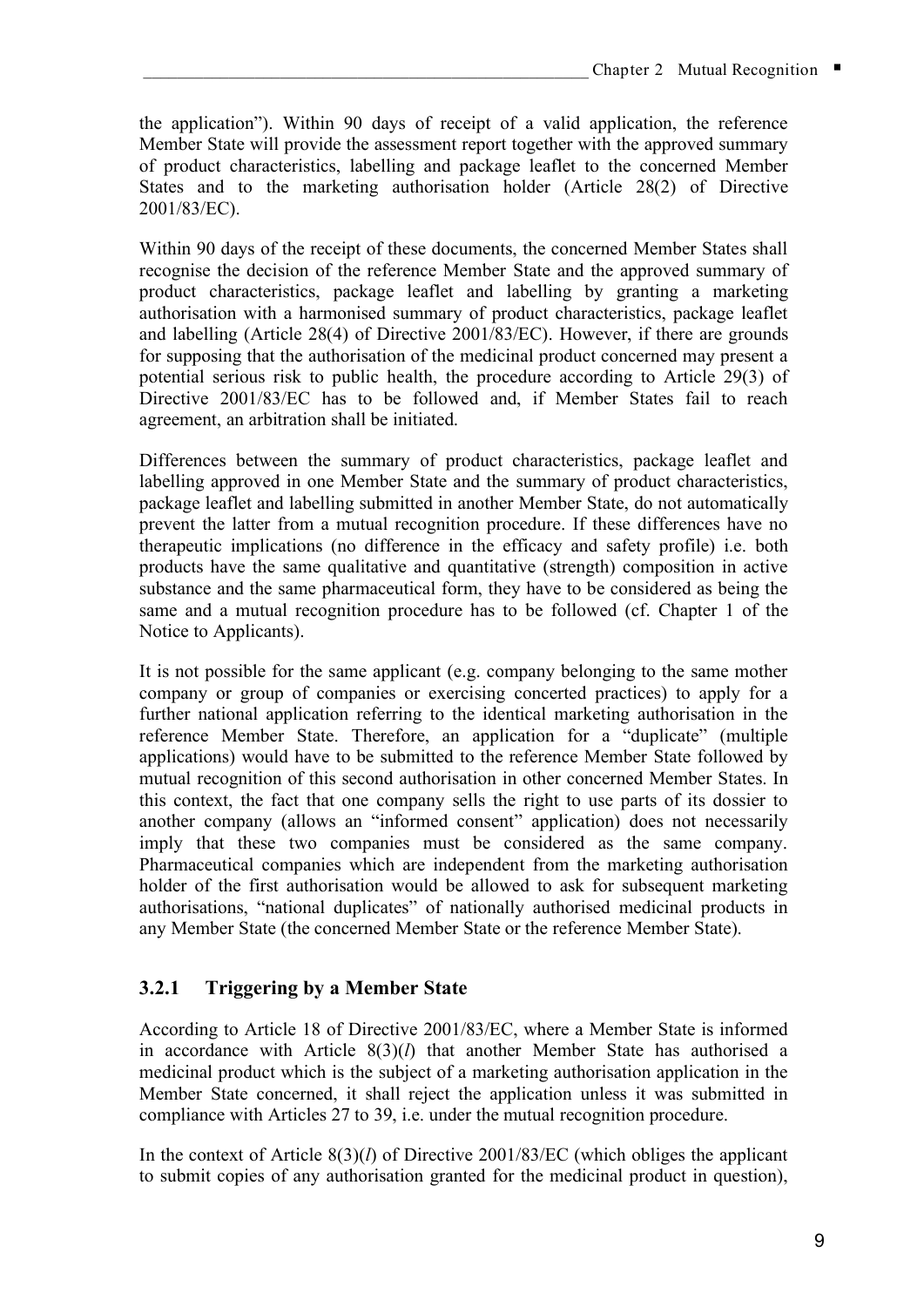Member States have to consider applicants belonging to the same mother company or group of companies as one company. The same principle applies to applicants, which, without belonging to the same mother company or group of companies, have concluded agreements (e.g. "licensees") or which exercise concerted practices concerning the placing on the market of the relevant medicinal product in different Member States.

The medicinal product in question encompasses any medicinal product which has the same qualitative and quantitative composition in active substance and same pharmaceutical form.

## **3.2.2 Initiation by the marketing authorisation holder**

According to Article 28(1) of Directive 2001/83/EC with a view to the granting of a marketing authorisation for a medicinal product in more than one Member State, an applicant shall submit an application based on an identical dossier in these Member States, designating one Member State to act as reference Member State (for details see below under "making the application"). In the mutual recognition procedure Article 28(2) applies.

### **3.2.2.1 Discussion with the reference Member State**

Before submitting an application under the mutual recognition procedure the marketing authorisation holder must inform the reference Member State that such an application is to be made.

The marketing authorisation holder is in any case advised to discuss, in advance, the proposed mutual recognition application with the reference Member State. Such discussion would include whether the dossier and Overall Summaries and Overviews should be updated to ensure that all relevant information is supplied according to current requirements, legal and technical aspects. The reference Member State may require the marketing authorisation holder to provide reassurance that the dossier submitted in other Member States is identical to that upon which it took its own decision.

#### **Generic medicinal products:** see also Chapter 1 of the Notice to Applicants.

For a generic application, the applicant will need to carefully consider the choice of the reference product for his product and should discuss this choice with the reference Member State. The applicant has to demonstrate that his medicinal product is bioequivalent with the reference medicinal product. Member States shall accept the demonstration of bioequivalence, independent of whether or not the reference medicinal product has been authorised in all Member States concerned.

The competent authority of the Member State in which the reference medicinal product has or has had a marketing authorisation, shall transmit upon request of the reference Member State within a period of one month, a confirmation that the reference medicinal product is or has been authorised together with the full composition of the reference medicinal product and if necessary other relevant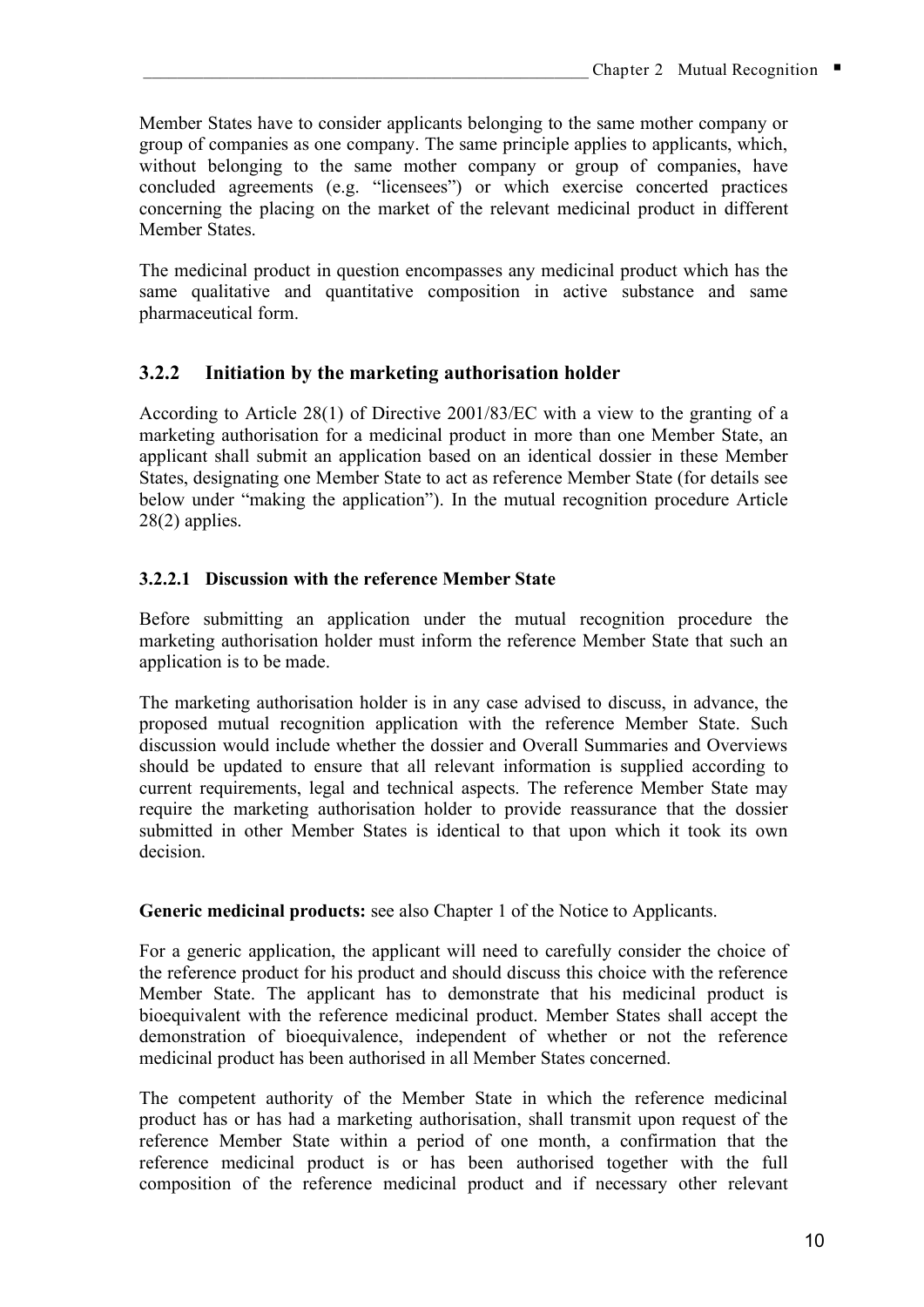documentation like the summary of product characteristics and information on the date of authorisation.

Information about the reference medicinal product used in the bioavailability/ bioequivalence study will be given in the assessment report of the reference Member State in a **confidential attachment** stating the full qualitative and quantitative composition and finished product specification. In case of doubt, a concerned Member State may request additional information from the reference Member State (see guidelines on 'Investigation of bioavailability and bioequivalence, and Clinical testing of prolonged action forms with special reference to extended release forms' on the web-site of the Agency:

http://www.emea.eu.int/pdfs/human/ewp/140198en.pdf.Assessment Report)

### **3.2.2.2 Updating the dossier and Overall Summaries and Overviews (if necessary)**

#### **Necessity to update**

Article 23 of Directive 2001/83/EC requires the marketing authorisation holder to continuously update the dossier to take account of technical and scientific progress and to introduce any change that may be required for the manufacture and control of the medicinal product.

Updating should be taken up through the variations procedure, and reflected in the dossier and/or Overall Summaries and Overviews, as appropriate. Furthermore, it may be necessary to *consolidate* the dossier in order to reflect the changes made by variations since the first authorisation was granted. However, Module 3 (Part II) does not need to be supplemented, a discussion in the Quality Overall Summary is sufficient.

In case new guidelines were issued since the medicinal product has been placed on the market, they should be reflected in the Overall Summaries and Overviews in relation to the data presented in the dossier. If the applicant believes that, in addition, modifications are necessary in the summary of product characteristics, package leaflet and the labelling then such changes should be approved by the reference Member State.

#### **Procedure for updating prior to starting the mutual recognition procedure**

As stated previously, it is preferable for the marketing authorisation holder to give the reference Member State in advance notice of the intention to use the marketing authorisation in the mutual recognition procedure. In case the marketing authorisation holder needs to update the dossier prior to initiating a mutual recognition procedure, and this involves a large volume of data, it is necessary that the marketing authorisation holder and reference Member State will agree on a timetable.

Furthermore, the applicant is recommended to discuss with the reference Member State if the medicinal product has already been marketed for a long time as much of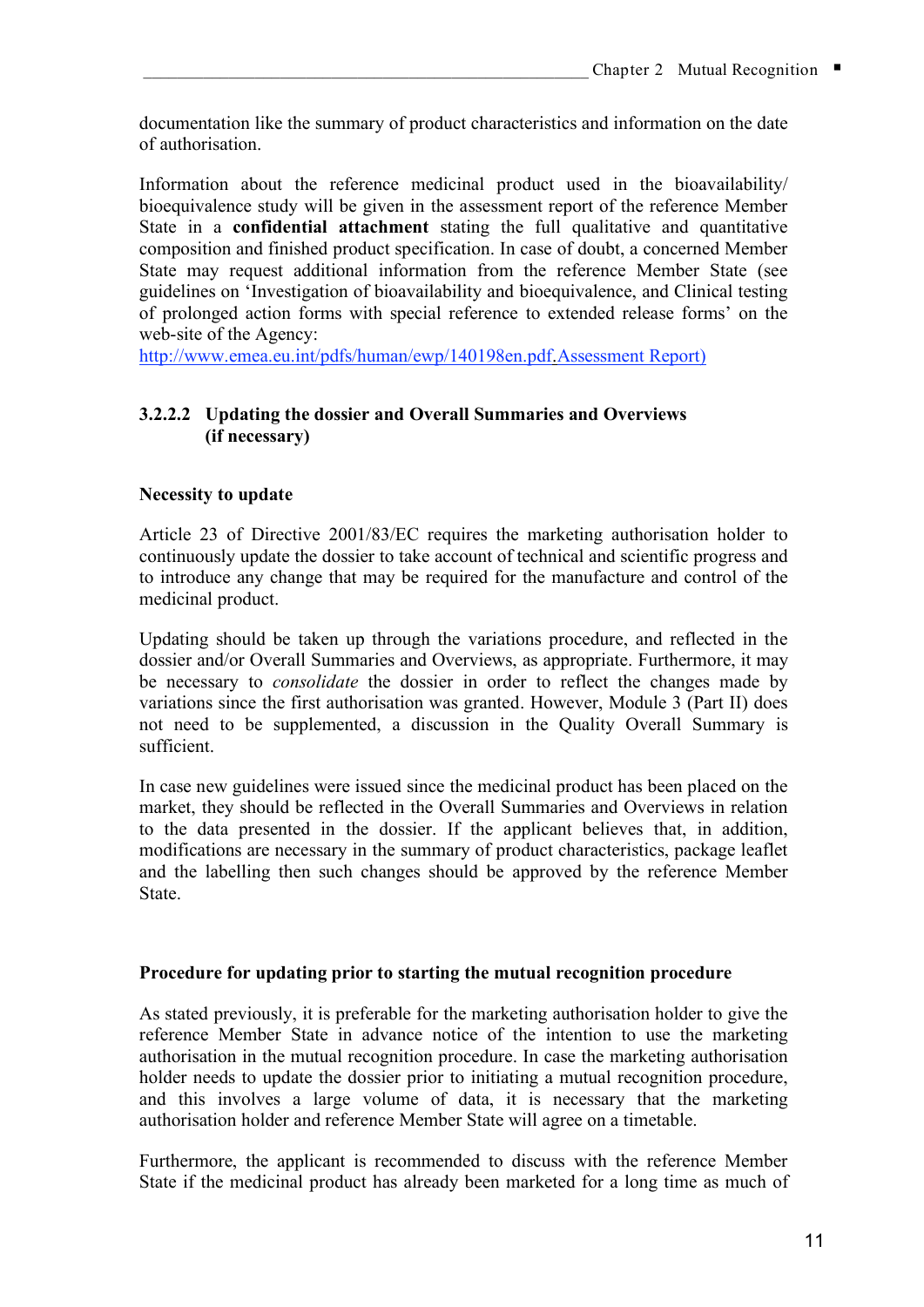the pre-clinical data are unlikely to be still relevant in light of clinical data and experience accumulated since marketing authorisation.

In addition, a detailed description may be required in the Overall Summaries and Overviews as to changes in medical practice and the development of the medicinal product in the intervening years. Even though the dossier is continuously added to and there is one renewal after 5 years after the authorisation is granted, there could be a need for a comprehensive review in both the pre-clinical and the clinical Overall Summaries and Overviews.

In any event, after the marketing authorisation holder has brought the dossier and the Overall Summaries and Overviews up to date and has included all variations, he must submit his formal application and thereby request the reference Member State in writing to supply an assessment report or an updated assessment report to the concerned Member States.

### **3.2.2.3 Before submission of the application to the concerned Member State(s)**

#### **Dialogue with the applicant, in particular on summary of product characteristics, package leaflet and labelling**

In accordance with Article 28(4) of Directive 2001/83/EC, all Member States concerned shall approve the assessment report, the summary of product characteristics and the labelling and package leaflet, submitted for mutual recognition.

In order to ensure a smooth procedure for this recognition, Member States have agreed to use the following procedure intended for clarification and dialogue

Before initiation of the mutual recognition procedure, the reference Member State is requested to achieve and agree on a summary of product characteristics, package leaflet and labelling through discussion with the applicant, which would take into account all existing national summaries of product characteristics, package leaflets and labelling for the medicinal product and for medicinal products with the same active substance which have been approved in earlier mutual recognition procedure and decentralised procedures.

Especially for applications according to Article 10(1) of Directive 2001/83/EC (generic medicinal products), the applicant will be requested to present to the reference Member State an overview of the sections: Indications, Posology, Contraindications and Special Warnings and Precautions for Use of the summary of product characteristics, package leaflet and labelling of the corresponding reference products of the intended concerned Member State(s) for this application. The reference Member State will discuss with the applicant to what extent a summary of product characteristics, package leaflet and labelling can be achieved on which a successful mutual recognition procedure can be based.

Both the reference Member State and the applicant are expected to react in a flexible manner. The marketing authorisation holder should ensure that: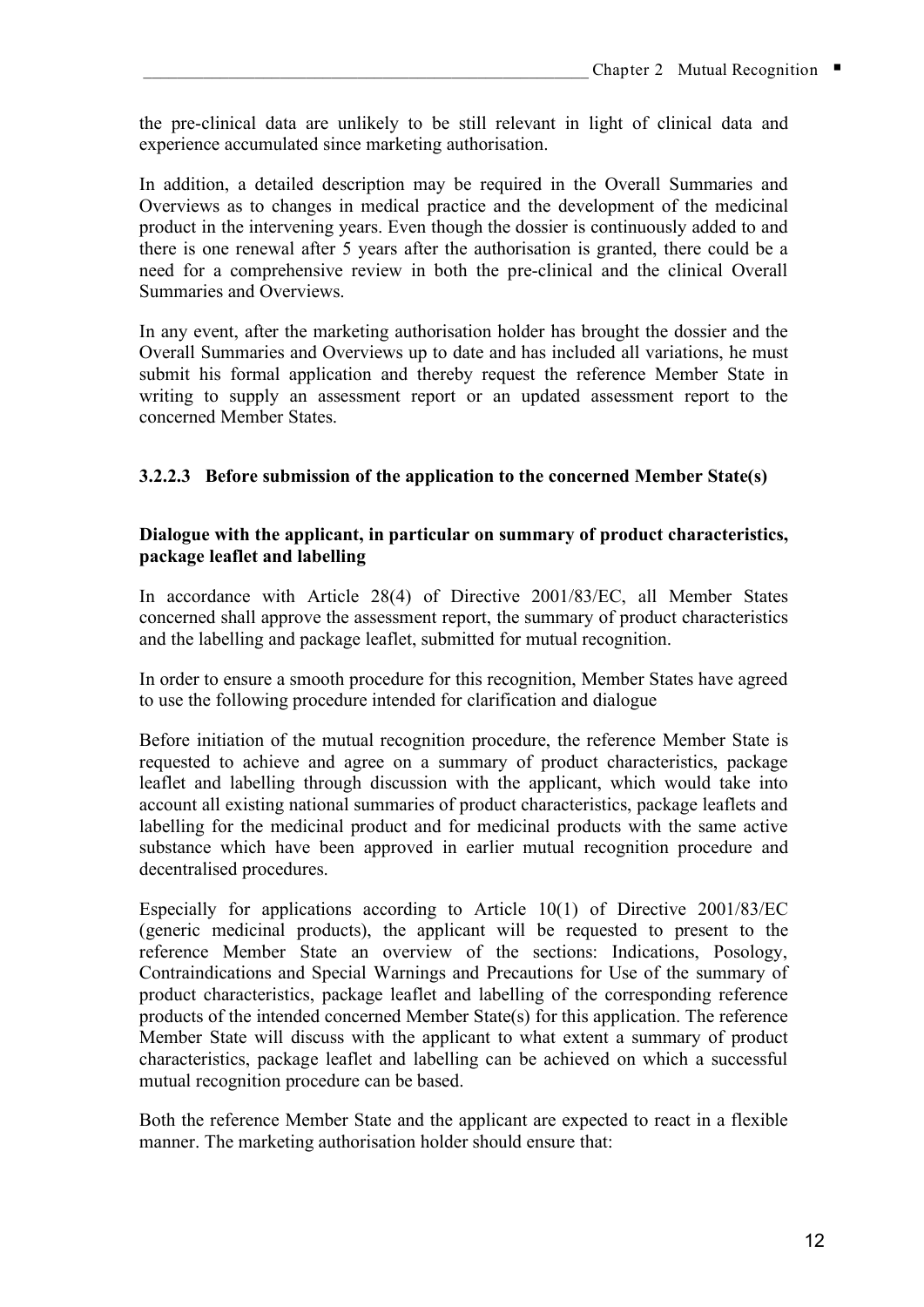- i) the product will be regarded as a medicinal product in all concerned Member States and that it will not be regarded, for example, as a cosmetic, a food supplement, a medical device or a biocide;
- ii) the product is falling under the scope of the mutual recognition procedure;
- iii) the application including the three Overall Summaries and Overviews on Module 3, 4 and 5 is updated appropriately (i.e. in accordance with relevant legislation);
- iv) either the clinical indications sought have been previously authorised for a medicinal product containing the same active substance in the concerned Member State(s)

or

adequate clinical data is available to support the claimed indications in the summary of product characteristics, package leaflet and labelling;

or

it is an application according to Article 14 of Directive 2001/83/EC (registration procedure for the homeopathic medicinal products)

v) in the case of generic applications the requirements of Article 10(1) of Directive 2001/83/EC have been met, i.e. that there is a medicinal product which is or has been authorised in a Member State for the following period:

- for more than 6 or 10 years (i.e. the period of protection of Directive 2001/83/EC before amendment by Directive 2004/27/EC) in case the application for authorisation of the reference product had been submitted **before** Directive 2004/27/EC started to apply;

- for not less than 8 years in case the application for authorisation of the reference product had been submitted **after** the date of transposition of Directive 2004/27/EC;

- vi) the dossiers in the reference Member State and concerned Member States are the same;
- vii) variations or renewals to the original authorisation have been authorised by the reference Member State in advance of the initiation of the procedure;

and

viii) the final text of the approved summary of product characteristics, and that of the package leaflet and labelling, for information, in the national language of the reference Member State should be available, with appropriate translations and taking into account relevant guidelines.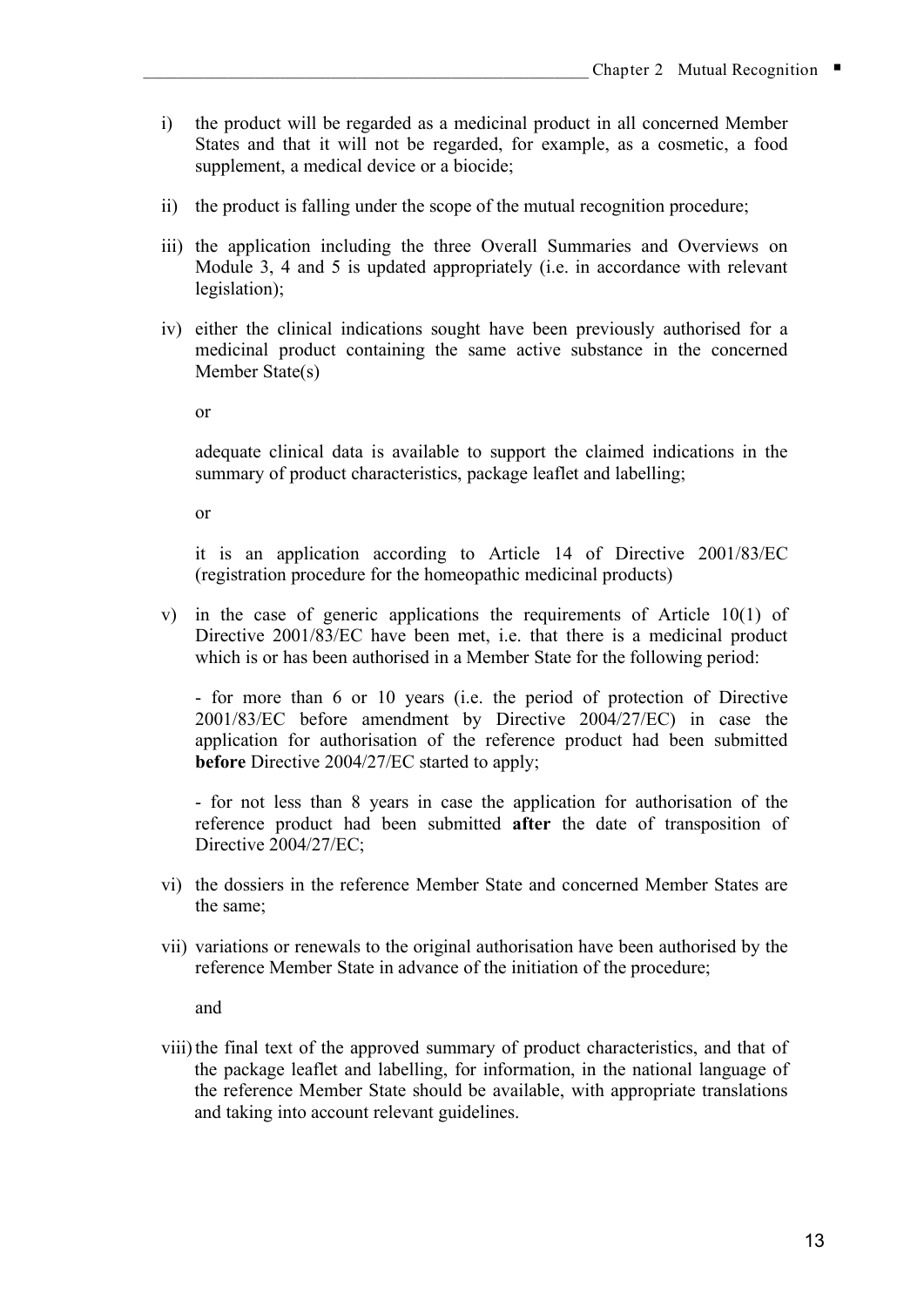### **3.2.2.4 Making the application**

The marketing authorisation holder must submit an application to the competent authorities of each of the Member States where a marketing authorisation is to be sought. The application shall be submitted together with the information and particulars referred to in Articles 8, 10, 10a, 10b, 10c and 11 of Directive 2001/83/EC.

The application shall include a list of all concerned Member States. The Member State who has already granted a marketing authorisation shall act as "reference Member State" and prepare an assessment report on the medicinal product.

The marketing authorisation holder must confirm (usually in the covering letter accompanying the application) that the dossier as well as the summary of product characteristics, package leaflet and labelling are identical to

a) the ones accepted by the reference Member State, and

b) the ones submitted to all other concerned Member States.

The dossier must include the EU Application Format Module 1 (Part IA).

#### **The following information on the requirements on the application in the concerned Member States can be found in Chapter 7 of the Notice to Applicants:**

- The numbers of copies of the dossier and required languages for submissions to the Member States
- Copies of the summary of product characteristics, label and package leaflet texts in the language(s) as set out for each Member State
- Requirements for samples of the active substance and finished product are set out for each Member State
- How the appropriate national fees have to be paid
- In some Member States, there may be different addresses for submission of the dossier and for correspondence in connection with an application.
- It is not part of the responsibility of the competent authorities to arrange customs clearance of applications. It is the responsibility of the marketing authorisation holder to deliver the application to the officially designated address, free of any charges to the addressee.
- A copy of the application should be available to be sent to the reference Member State on request, and also, **only** in the event of an arbitration, to the **EMEA**
- Additional national requirements, if applicable
- Submission of electronic dossiers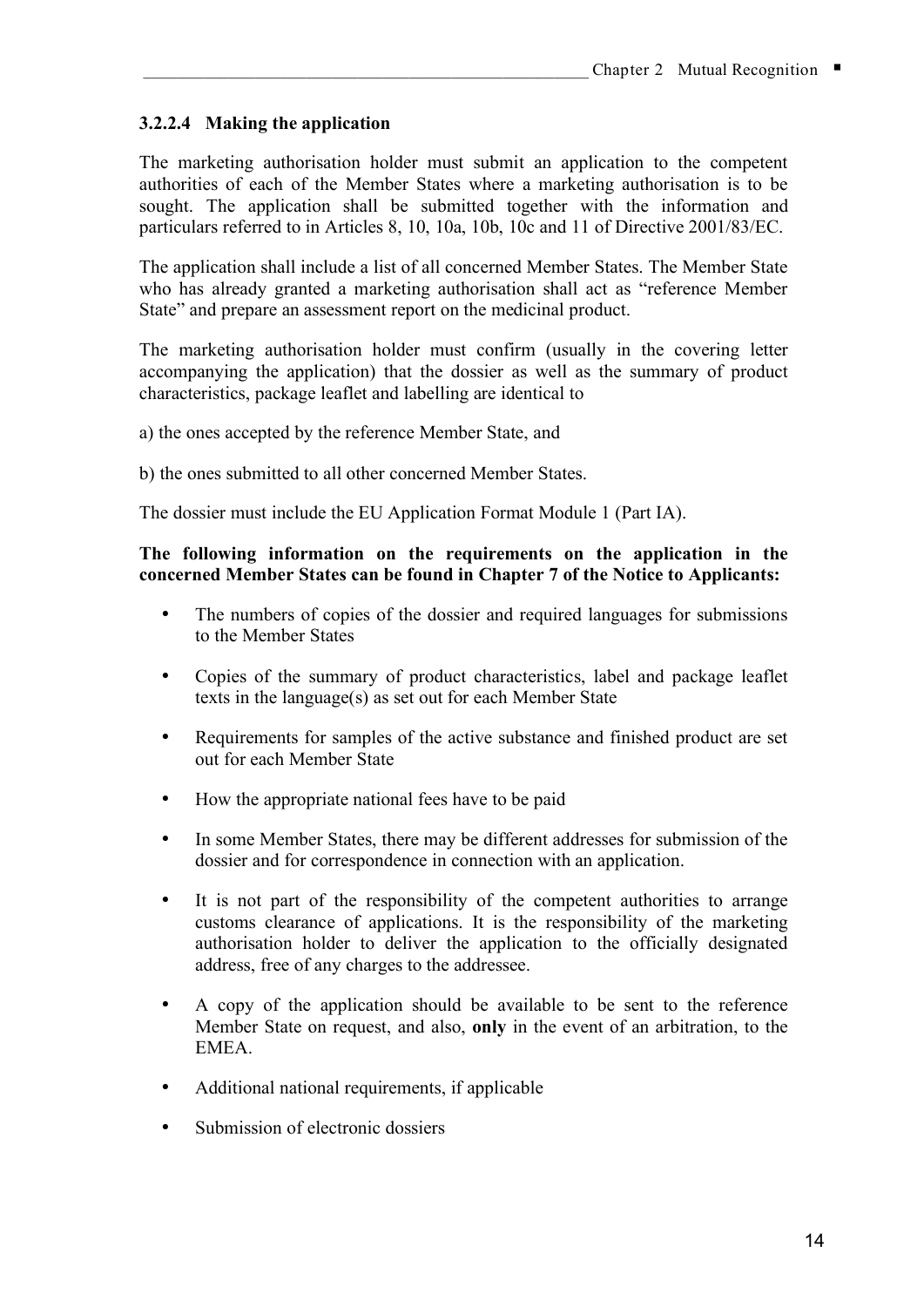# **3.3 Action following the submission of the application**

### **3.3.1 Preparation or update of assessment report by reference Member State**

In accordance with Article 28(2) of Directive 2001/83/EC, the reference Member State shall prepare or update the assessment report within 90 days of receipt of a valid application.

Normally, the assessment report prepared during the initial assessment of the medicinal product will be available, but the reference Member State needs to update it in order to maintain consistency between the dossier and the assessment report. The assessment report would include all variations and any additional information bearing upon quality, safety and efficacy reported since the initial marketing authorisation had been granted.

The reference Member State will notify the marketing authorisation holder when the assessment report is/will be available.

According to Article 28(2) of Directive 2001/83/EC, this assessment report together with the approved summary of product characteristics, labelling and package leaflet shall be sent to the concerned Member States and to the applicant.

However, if an Active Substance Master File (ASMF) was submitted, the section of the assessment report referring to the closed part of the Active Substance Master File as well as any other confidential information will not be made available to the applicant (see guideline on European Active Substance Master File procedure for active substances in Rules Governing Medicinal Products in the European Union Volume 3A). Where it is made available to the marketing authorisation holder, the other concerned Member States will be informed. For the information provided in the Active Substance Master File the letter of access should be included

It also might be necessary that the assessment report needs to be translated. Arrangements for translation of the assessment report will be made by the reference Member State, but the costs of translation are borne by the marketing authorisation holder.

### **3.3.2. Procedure for validation of the application by the concerned Member States**

The procedure for validation of the application by the concerned Member States starts when the marketing authorisation holder confirms both to the reference Member State and concerned Member States the dates of dispatch of the dossier to all concerned Member States and when the reference Member State has sent the assessment report to all concerned Member States. The application is validated by the concerned Member States within 14 days<sup>8</sup> using the check-in procedure described in Chapter 7 of the Notice to Applicants. Notably, it will be verified that all necessary documentation and translations are available and that the fees have been paid. Any problems are notified

 <sup>8</sup> Days are considered as calendar days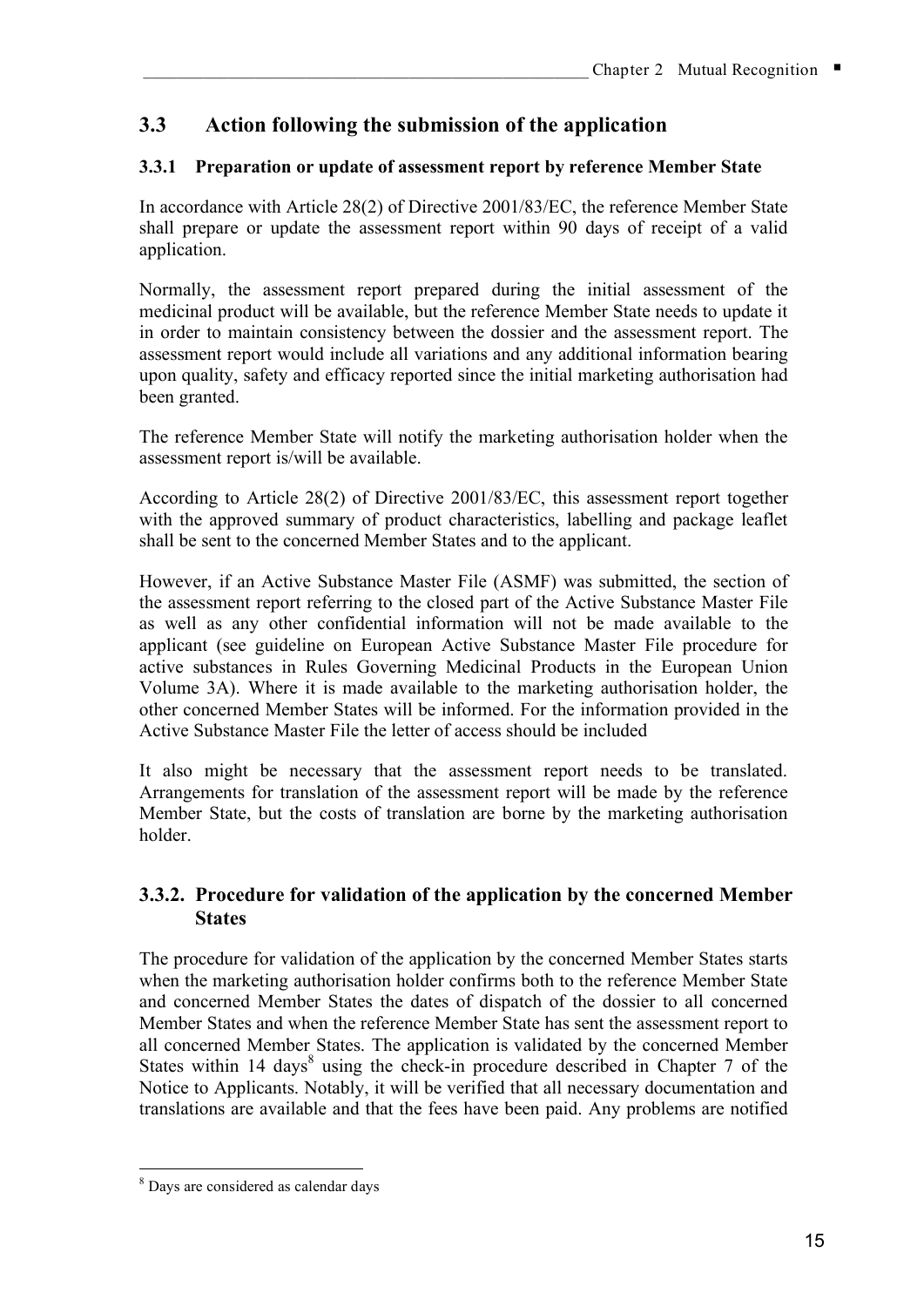immediately by the Communication and Tracking System $<sup>9</sup>$  (CTS) to the reference</sup> Member State and by other media to the marketing authorisation holder.

If a concerned Member State informs the reference Member State that the application is invalid, the clock will only start when that concerned Member State informs the reference Member State that the application has become valid or that the application has been withdrawn. The concerned Member State must inform the reference Member State that the application has become valid within 5 days of the missing information being supplied.

In case of minor problems, the marketing authorisation holder will be given the opportunity to rectify the application within two weeks after he has been notified of the problems.

In case of major problems or if the marketing authorisation holder failed to rectify minor problems, the application is deemed invalid and the applicant will be advised to withdraw the application. In the case of possible different views among Member States on the legal basis for the application, the matter can be discussed in the meeting of the coordination group.

In order to facilitate the check-in procedures in national competent authorities, the coordination group has published a Member State Standard Operating Procedure (SOP) "Procedure for automatic validation of mutual recognition procedure for new applications".

### **3.3.3 Start of the 90-day period for approval by the concerned Member States**

In accordance with Article 28(4) of Directive 2001/83/EC, all concerned Member States have 90 days to approve the assessment report, the summary of product characteristics and the labelling and package leaflet.

The reference Member State will start this 90-day period normally 14 days after it has sent the notifications for validation to the concerned Member States (automatic validation procedure), unless it has been informed by a concerned Member State that the application is invalid (see 3.3.2).

The reference Member State notifies all concerned Member States and the marketing authorisation holder of the start of the 90-day period referred to in Article 28(4) of Directive 2001/83/EC.

 <sup>9</sup> The Communication and Tracking System is used by the reference Member State and all concerned Member States to exchange information in all steps of the procedure such as validation and start of the procedure.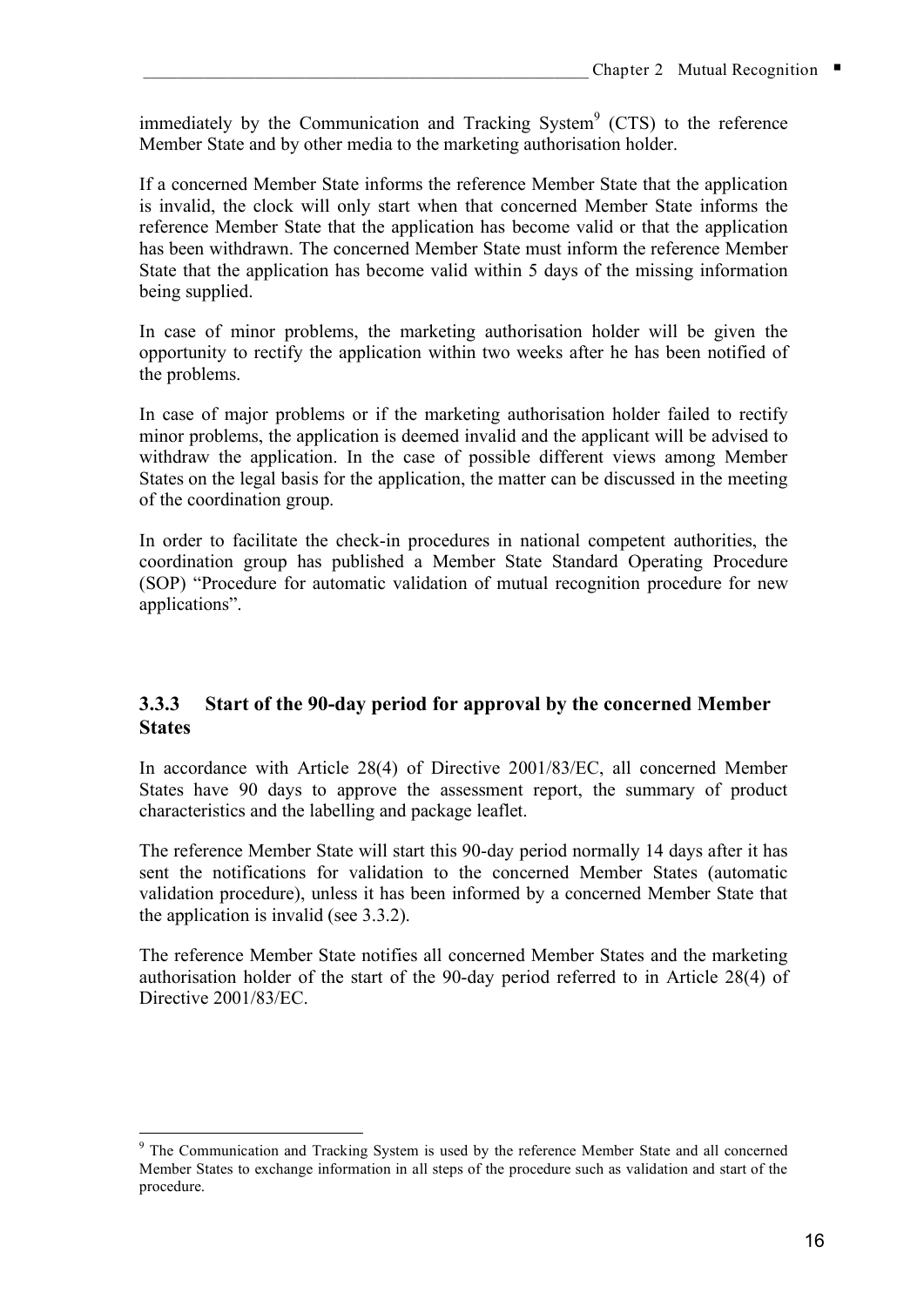### **Flexible starting date**

In order to facilitate the successful operation of the mutual recognition procedure, as an optional, *voluntary procedure in consultation with the applicant*, the reference Member State may start the mutual recognition procedure on a date that would facilitate liaison between the Member States i.e. for medicines for human use, a series of "start dates" would be used so that day 75 approximately would coincide with a meeting of the coordination group. The marketing authorisation holder should liaise with the reference Member State in this respect.

The coordination group regularly publishes a Guidance on submission dates for Applicants of the Mutual Recognition Procedure.

## **3.3.4 Clarification and dialogue - Operating procedure**

#### **Response of concerned Member States**

During the operation of the mutual recognition procedure, the reference Member State will act as the central point between the concerned Member States and the marketing authorisation holder. All dialogue between the parties involved should be channelled through the reference Member State.

If a concerned Member State considers that there are grounds for supposing that the authorisation of the medicinal product may present a potential serious risk to public health, it is recommended to notify this concern as soon as possible to the reference Member State, the other concerned Member States and the applicant at latest on day 50 of the 90-day period. All objections, reasons for objections to grounds of potential serious risk to public health and any issues for clarification are carefully screened within the national agencies.

Member States have agreed to distinguish in their day 50 letter their concerns in potential serious risks to public health which, unresolved, could lead to the procedure within the coordination group according to Article 29(3) of Directive 2001/83/EC and if failed to an arbitration procedure.

If the situation could be solved, the reference Member State will inform the coordination group accordingly, so that all Member States can benefit from the information and, if relevant, adopt common positions.

If a break-out session takes place, the reference Member State will circulate the minutes of this meeting to the coordination group, the concerned Member States and the applicant.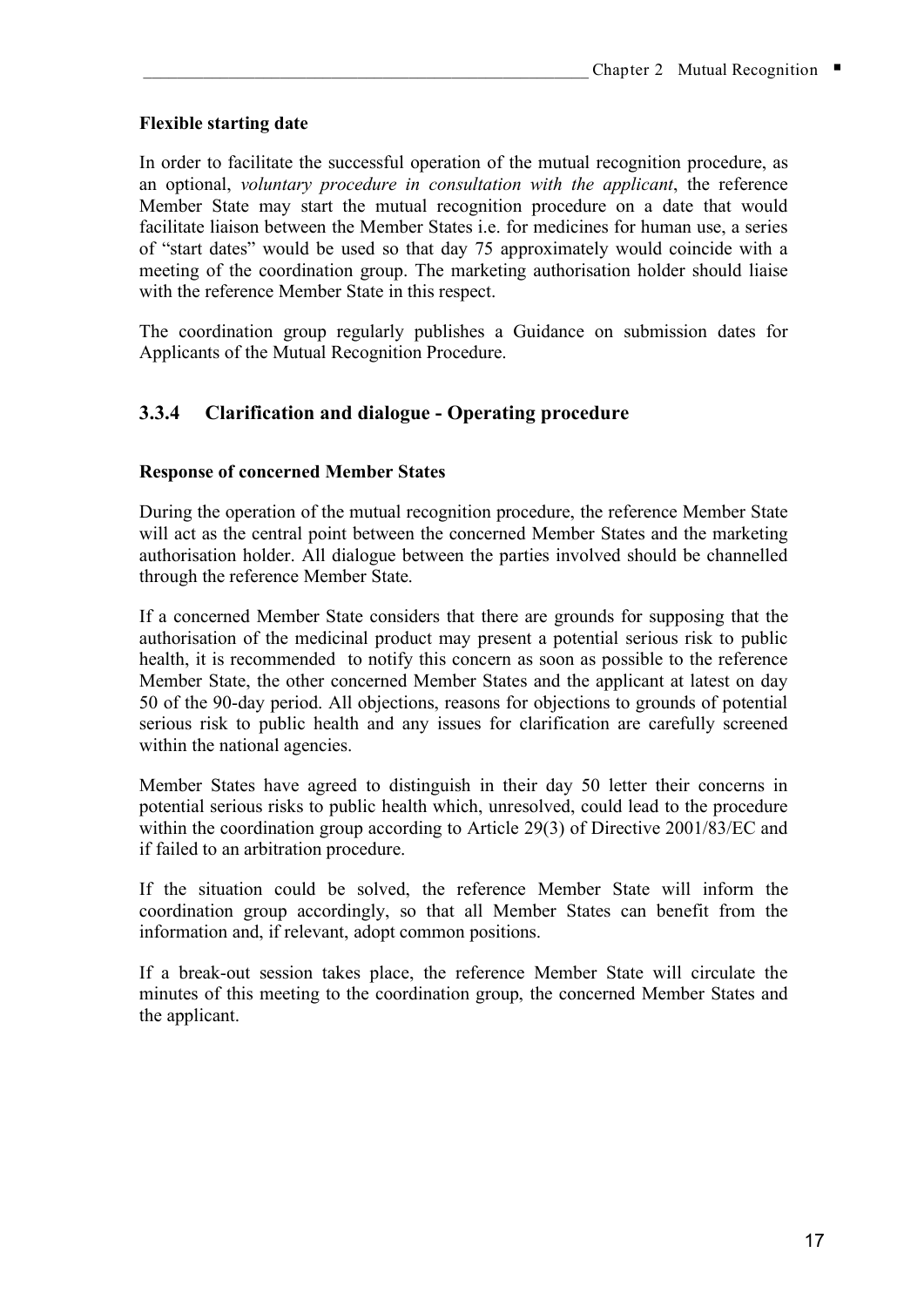#### **Discussion on the summary of product characteristics, package leaflet and labelling**

At the end of the 90-day period for approval by the concerned Member States, agreement must be reached on the summary of product characteristics, package leaflet and labelling.

In the period from day 50 to day 90 discussions would mainly concentrate on :

- indications
- posology and method of administration
- contra-indications
- special warnings and precautions for use
- shelf-life and storage requirements

The remainder of the summary of product characteristics, package leaflet and labelling of the reference Member State should be mutually recognised.

#### **Response from the applicant**

In response to the objections or questions communicated to the applicant by the concerned Member States, it is recommended that the applicant should provide a draft response document at latest before day 60 to the reference Member State, so that the reference Member State can comment on the responses and support the applicant's response document, when considered as satisfactory, with a letter.

Additional information from the applicant should always be sent to all concerned Member States and to the reference Member State **but** it should be noted that the applicant does not have the possibility of addressing questions/objections by providing additional studies during the procedure.

In this response document the applicant will provide, if requested, a new proposed summary of product characteristics, package leaflet and labelling in tabular form set against the original summary of product characteristics, package leaflet and labelling with the answers to the questions raised by the concerned Member State on the different sections of the summary of product characteristics, package leaflet and labelling.

The applicant should answer questions (if any) on Modules 3 to 5 (Part II, III and IV). Each objection or question should be mentioned and followed by the initials of the concerned Member State. Cross-references could be useful from one response to another.

In order to facilitate the procedure, the coordination group has published a recommended format of the applicant's response document "Applicant's response document in mutual recognition : recommended format".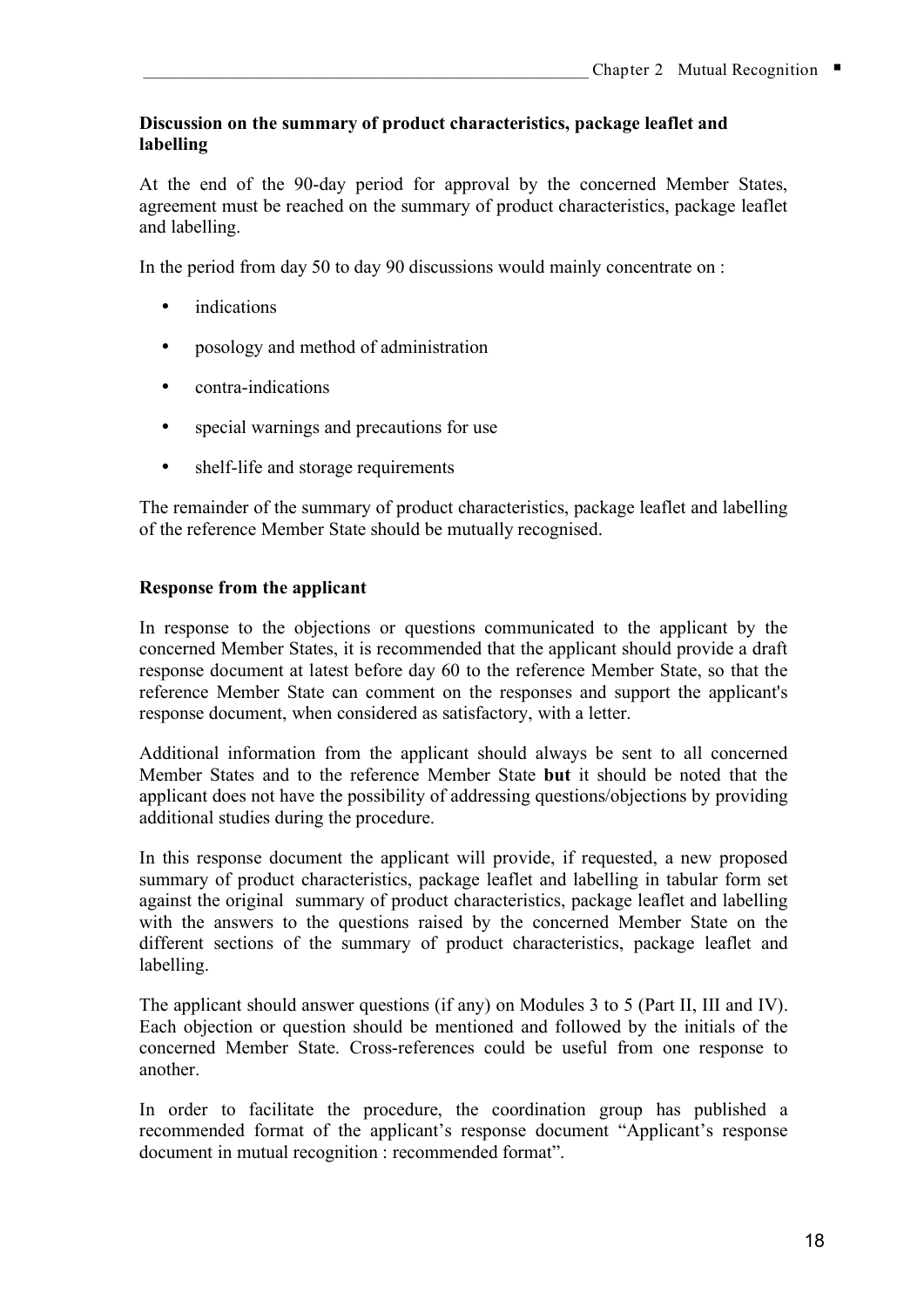The reference Member State should in all situations evaluate the response given by the applicant (to the issues raised by the concerned Member States) and communicate these in writing to all concerned Member States before the clarification and the breakout session of coordination group take place.

The applicant should send the whole response document to the concerned Member States in due time, not less than 10 calendar days before the scheduled date for the next coordination group meeting in order to facilitate assessment and if necessary, discussion during the break-out session.

Clarification of concerns and deficiencies will be carried out by dialogue between the reference Member State, and other concerned Member States using telephone, fax or e-mail as appropriate. It may be necessary for the marketing authorisation holder to discuss issues directly with the concerned Member States but the reference Member State must be kept informed.

The reference Member State will inform Member States of actions (e.g. modifications to the summary of product characteristics, package leaflet and labelling) suggested by other Member States in order to allow a consensus to be reached. During this 90-day period it is recommended that a person within the applicant company always be available to resolve any issues which may arise.

### **Break-out sessions**

The meetings of the coordination group have been identified as occasions where all Member States can meet. Alongside these meetings, break-out sessions may be organised under responsibility of the reference Member State to discuss applications or to resolve outstanding questions. The reference Member State will inform the marketing authorisation holder if it is considered that representatives from the applicant might be available at the relevant meeting to aid in the resolution of these issues.

Although applicants should be aware that they may not be required to participate in the session they may be asked to agree amendments to the summary of product characteristics, package leaflet and labelling or to answer questions from the Member States. Applicants should ensure that their representatives are able to take decisions on amendments to the summary of product characteristics, package leaflet and labelling being proposed by Member States.

The same procedure applies to the decentralised procedure.

The coordination group has published a document on the organisation of these meetings "Best Practice Guide on Break-out sessions".

#### **Finalisation of the procedure**

All concerned Member States should give their final opinion at latest on day 85. On occasion further discussion may be needed around day 85 to avoid a procedure in the coordination group or an arbitration (either by telephone conference, videoconference or in a meeting). Any further changes in the summary of product characteristics,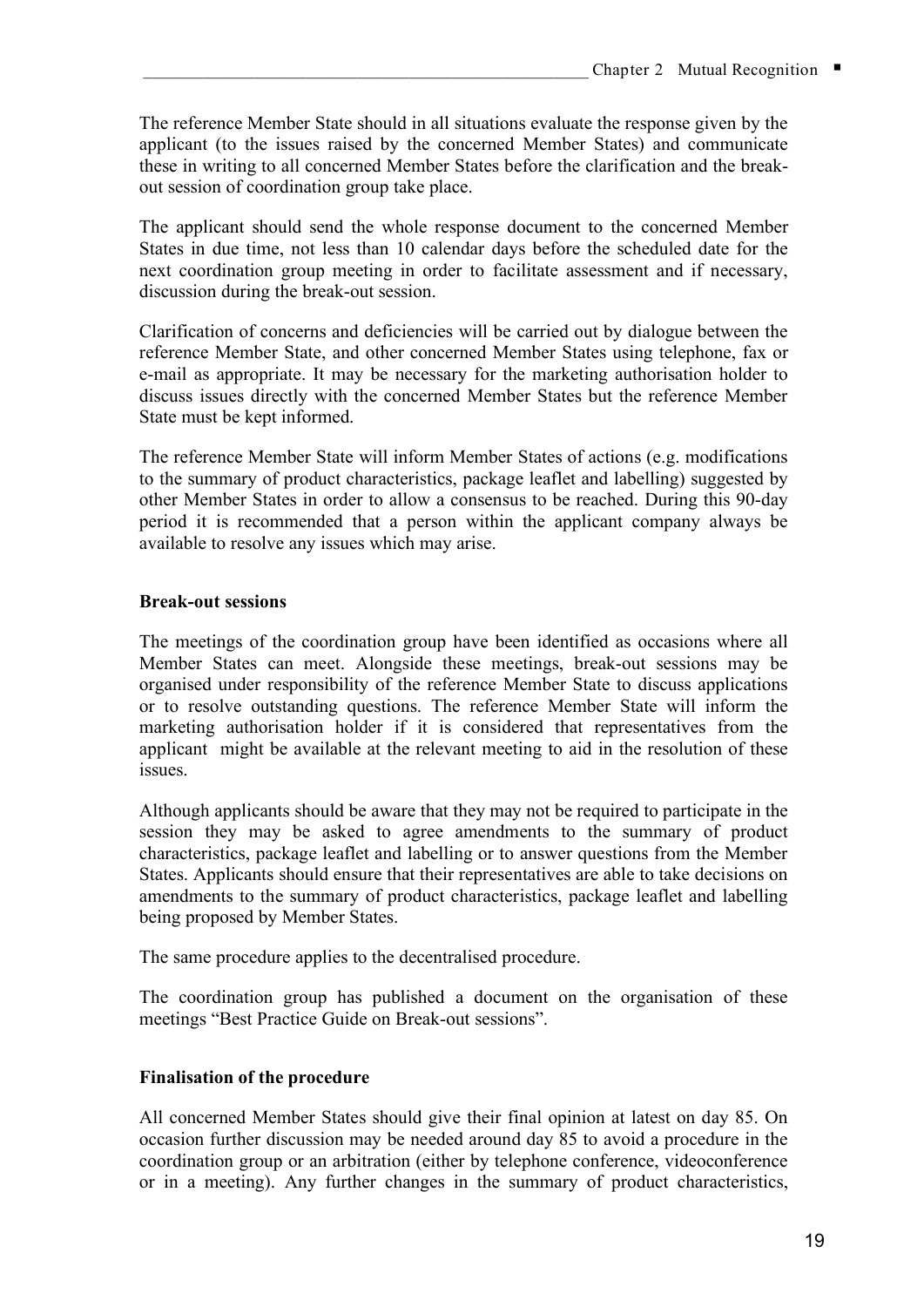package leaflet and labelling should be agreed on by the reference Member State and all other concerned Member States.

#### **No agreement could be reached during the mutual recognition procedure**

See section 5 'Coordination Group procedure on disagreement on potential serious risk to public health'.

#### **Withdrawal**

Where an applicant withdraws an application regarding a medicinal product in one concerned Member State during a mutual recognition procedure, it is not allowed to submit a national application subsequently. Any such an application will be rejected.

An application for a marketing authorisation may be withdrawn by the applicant at any time during the mutual recognition procedure. However, once a potential serious risk to public health has been raised in accordance with Article 29(1) of Directive 2001/83/EC, to be dealt with by the coordination group (see section5) and if failed by the CHMP in an arbitration procedure (see Chapter 3 of the Notice to Applicants), the opinion of the coordination group and of the CHMP will be given unless all applications and existing marketing authorisations for the product are withdrawn. In the latter case, the CHMP may decide either to close or to continue the referral procedure, if there still is a public health concern.

### **3.3 5 Recognition of the marketing authorisation (mutual recognition) and granting of national authorisations**

In accordance with Article 28(4) of Directive 2001/83/EC, each concerned Member State will recognise the marketing authorisation and the summary of product characteristics, package leaflet and labelling granted by the reference Member State within the 90-day period.

According to Article 28(5) of Directive 2001/83/EC competent authorities shall adopt a decision within 30 days after acknowledgement of their agreement to the assessment report, the summary of product characteristics and the labelling and package leaflet as approved by the reference Member State. The applicant should therefore in his own interest provide the requisite documentation (adequate translation of the agreed summary of product characteristics, package leaflet and labelling) not later than 5 calendar days after the end of the procedure.

When mutual recognition occurs, the Member State which recognises a marketing authorisation informs the reference Member State, the other concerned Member States, the EMEA via the Communication and Tracking System as well as the marketing authorisation holder.

Further information can be found in the "Best practice guide for mutual recognition procedure" published and updated in a regular manner by the coordination group.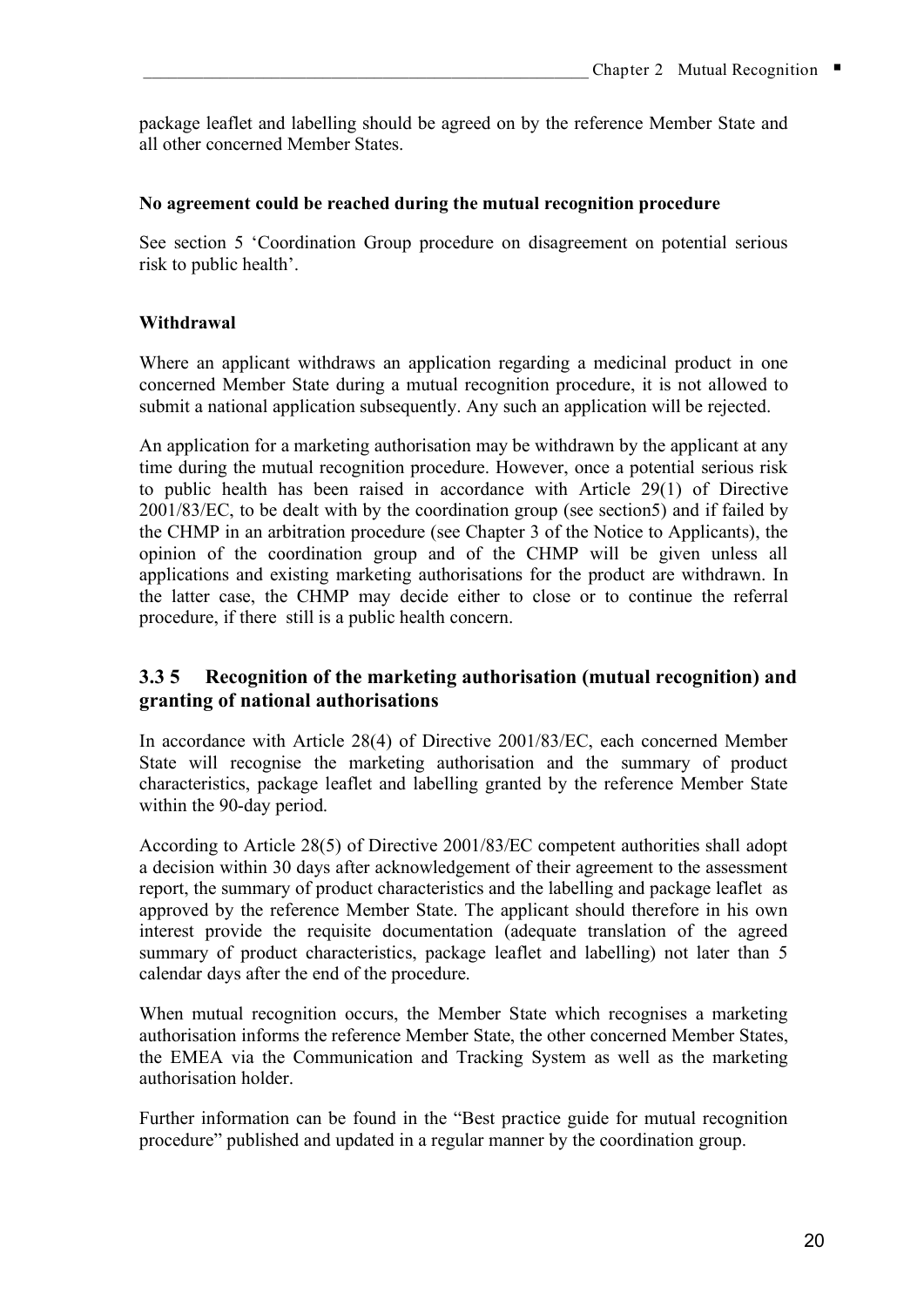#### **Granting of national marketing authorisation during an on-going arbitration procedure**

According to Article 29(6) of Directive 2001/83/EC, even if there is no agreement among all Member States, those Member State(s) which have approved the summary of product characteristics, package leaflet and labelling may, on request of the applicant, grant a marketing authorization while the arbitration procedure is ongoing. This authorisation shall be without prejudice to the outcome of the arbitration procedure.

# **4. DECENTRALISED PROCEDURE**

In order to facilitate the check-in procedure, the coordination group has published a Standard Operation Procedure (SOP): 'Procedure for the decentralised procedure'<sup>10</sup>.

# **4.1 General principles**

The decentralised procedure is to be used in order to obtain marketing authorisations in several Member States where the medicinal product in question has not yet received a marketing authorisation in any Member State at the time of application.

The procedure to be followed will depend upon whether it is a Member State or the marketing authorisation holder which initiates the decentralised procedure.

As set out in Directive 2001/83/EC Member States have to approve during the decentralised procedure the assessment report, the summary of product characteristics, the package leaflet and the label.

Specific national requirements have to be presented in a so-called 'blue box'.

See also the updated version on the Chapter 7 of the Notice to Applicants section 10. 'Blue-Box Requirements for the package leaflet and labelling in the decentralised or mutual recognition procedure'.

The decentralised procedure is divided in five steps $^{11}$ :

- Validation step
- Assessment step I
- Assessment step II
- Discussion at the coordination group level, if needed
- National Marketing Authorisation step

 <sup>10</sup> 'Decentralised procedure Member States's Standard Operating Procedure' http://www.hma.eu/

<sup>&</sup>lt;sup>11</sup> See Annex 2 Flow Chart Decentralised Porcedure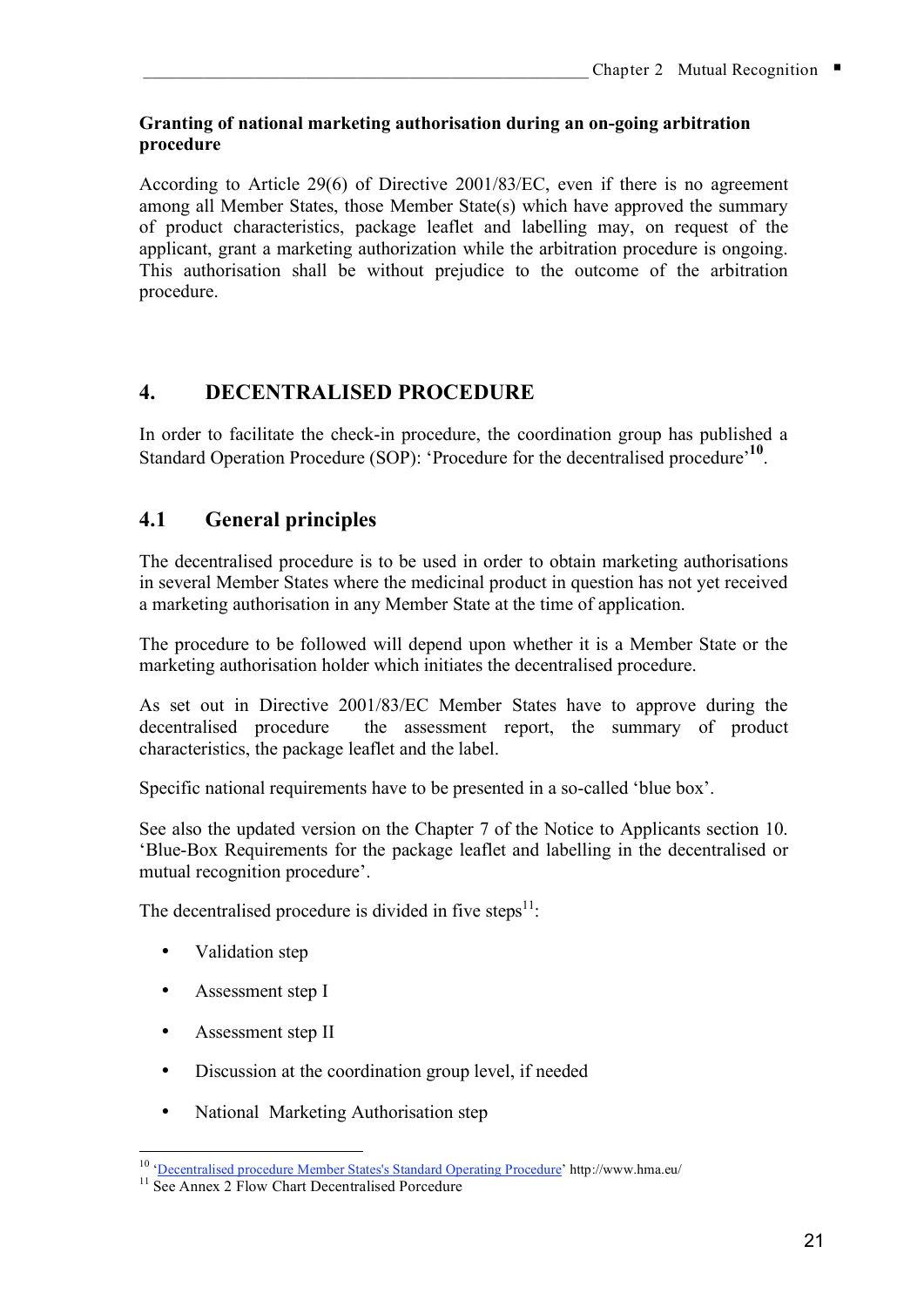# **4.2 Procedure leading to decentralised procedure**

# **4.2.1 Triggering by a Member State**

According to Article 17(2) of Directive 2001/83/EC where a Member State receives an application for marketing authorisation and notes that another marketing authorisation application for the same medicinal product is being examined in another Member State, the Member State concerned shall decline to assess the application and shall remind the applicant that the decentralised procedure (Articles 27 to 39 of Directive 2001/83/EC) applies.

The Member State which already has started the examination will normally be the future reference Member State. It is within the responsibility of the reference Member State either to continue or to restart the procedure after receiving the information that in other Member States an application for the same medicinal product by the same applicant is pending. As soon as the reference Member State has prepared a draft assessment report, a draft summary of product characteristics and a draft labelling and package leaflet, the reference Member State shall forward it to the concerned Member States and to the applicant proposing the starting date for the procedure.

The coordination group has published a "Member States Standard Operating Procedure (SOP) on simultaneous applications", Article 17(2) of Directive 2001/83/EC, which allows efficient utilisation of resources and the avoidance of duplication of effort.

# **4.2.2 Initiation by the applicant**

According to Article 28(1) of Directive 2001/83/EC with a view to the granting of a marketing authorisation for a medicinal product in more than one Member State, and where no marketing authorisation has been granted in the Community for that medicinal product, an applicant shall submit an application based on an identical dossier in these Member States, designating one Member State to act as reference Member State (for details see below under "making the application"). Article 28(3) applies.

### **4.2.2.1 Discussion with the reference Member State**

Before submitting an application under the decentralised procedure, the applicant must inform the reference Member State that such an application is to be made.

The applicant is in any case **advised** to discuss, in advance, the proposed application with the reference Member State. The reference Member State may require the applicant to provide reassurance that the dossier submitted in other Member States is identical to that upon which it takes its own decision.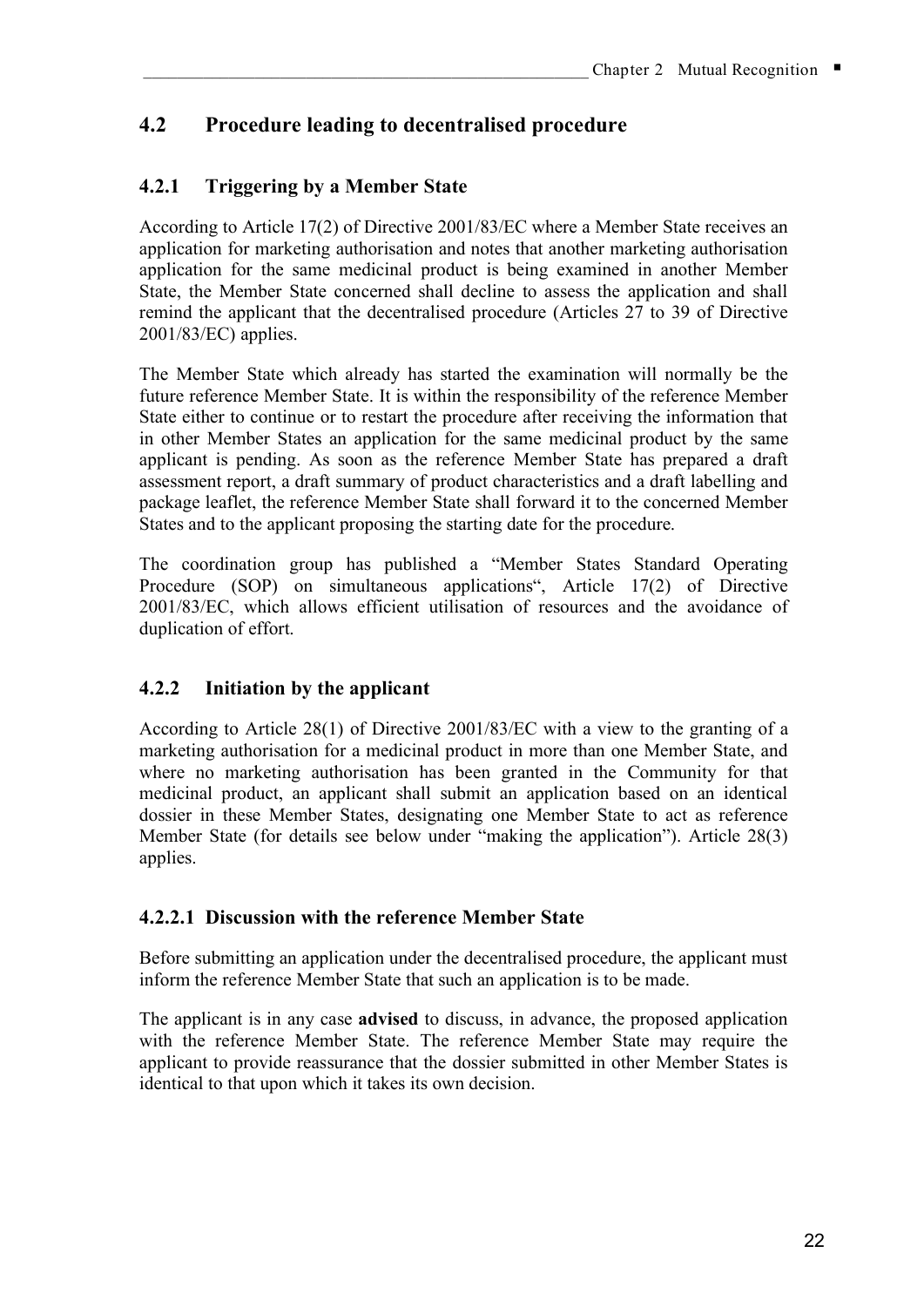When an application is submitted in a Member State with the intention to request a decentralised procedure a timely notification to the reference Member State is advantageous as to provide advice. This would also facilitate the availability of the assessment report within the period of time according to Article 28(3) of Directive 2001/83/EC.

The reference Member State will allocate a procedure number to this application, according to the numbering system described in section 7 of this Chapter and will inform the applicant accordingly.

In the case of possible different views among Member States on the legal basis of the application, the matter can be discussed in the meeting of the coordination group prior to the application but also during the validation phase.

For a submission of a **generic application** see above under 3.2.2.1.

### **4.2.2.2 Before submitting the application to the reference and concerned Member State(s)**

#### **Dialogue with the applicant, especially on summary of product characteristics, package leaflet and labelling**

In accordance with Article 28(4) of Directive 2001/83/EC, all Member States concerned shall approve the assessment report, the summary of product characteristics, package leaflet and label submitted. Therefore in order to maximise the efficiency of this clarification and dialogue stage, Member States have agreed to use the following procedure:

For applications according to Article 10(1) of Directive 2001/83/EC (generic medicinal products), the applicant will be requested to present to the reference Member State an overview of the sections: Indications, Posology, Contraindications and Special Warnings and Precautions for Use of the summary of product characteristics, package leaflet and labelling of the corresponding innovator products of the intended concerned Member State(s) for this application. The reference Member State will discuss with the applicant to what extent a summary of product characteristics, package leaflet and labelling can be achieved on which a successful decentralised procedure can be based.

Both the reference Member State and the applicant are expected to react in a flexible manner.

The applicant **should** ensure that all requirements as set out in section 3.2.2.3 (i) to (vi) are fulfilled accordingly.

# **4.2.3 Making the application**

The applicant must submit an application to the competent authorities of each of the Member States where a marketing authorisation is to be sought. The application shall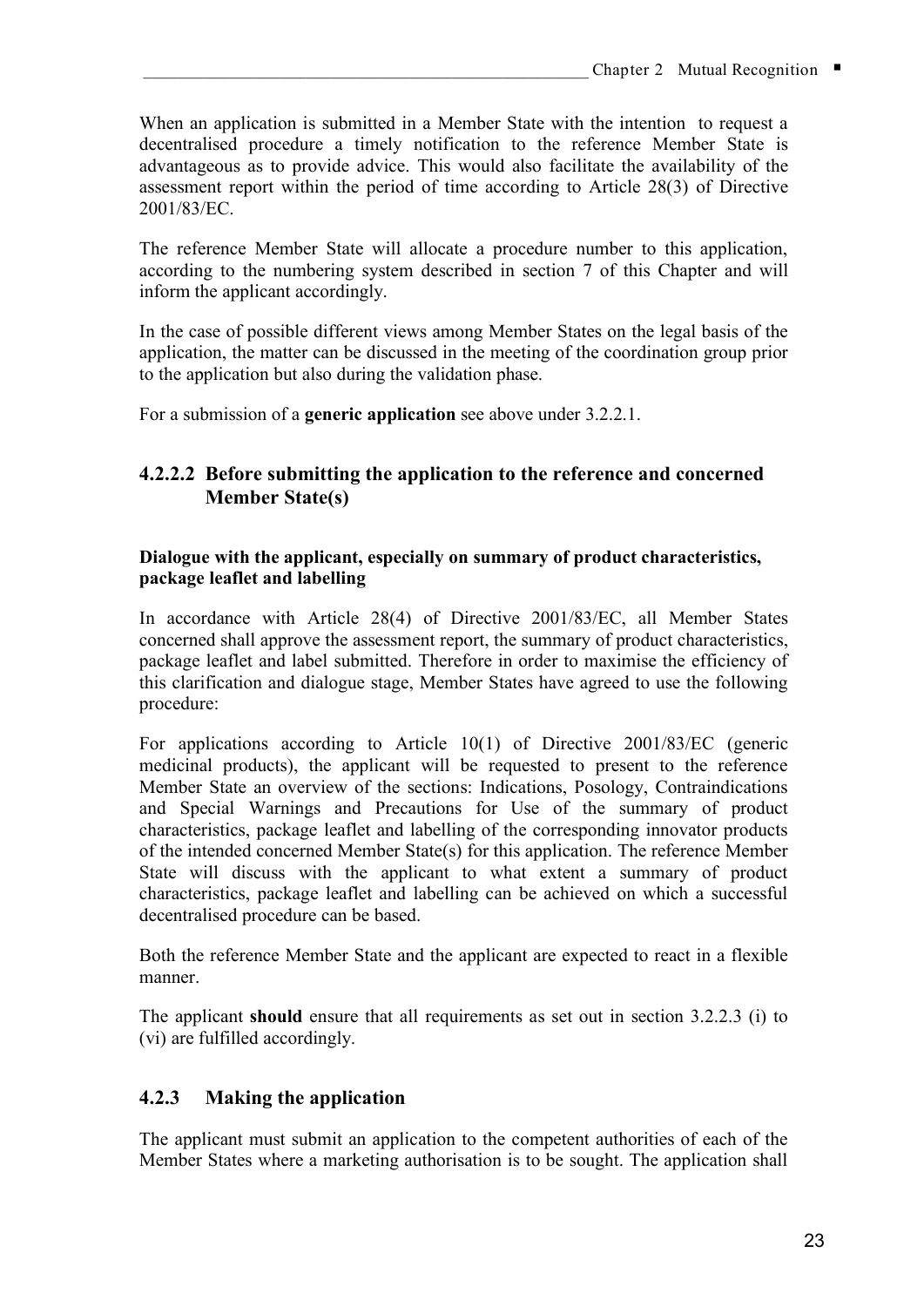be submitted together with the information and particulars referred to in Articles 8, 10, 10a, 10b, 10c and 11 of Directive 2001/83/EC.

The application shall include a list of all concerned Member States and the applicant shall designate one Member State to act as "reference Member State" and to prepare an draft assessment report on the medicinal product.

The applicant must confirm (usually in the covering letter accompanying the application) that the dossier as well as the summary of product characteristics, package leaflet and labelling are identical in all Member States involved in the decentralised procedure.

Information on the requirements on the application in the reference Member State and the concerned Member States can be found in Chapter 7 of the Notice to Applicants (see section 3.2.2.4).

# **4.3 Action following the submission of the application**

### **4.3.1 Validation Phase by the reference Member State and the concerned Member States**

The procedure for validation of the application starts when the applicant confirms both to the reference Member State and concerned Member States the dates of dispatch of the dossier to all Member States.

The application should be validated by all concerned Member States and the reference Member State. The validation can be made according to the check-in procedure described in Chapter 7 of the Notice to Applicants or using any appropriate form.

Any validation issues are notified immediately by the Communication and Tracking System to the reference Member State or at latest within 14 days following the receipt of the notification of dispatch dates, to the applicant and the reference Member State.

In case of problems, the applicant will be given the opportunity to rectify the application within a given timeframe after he has been notified of the problems.

# **4.3.2 Start of the decentralised procedure: assessment step I 12**

In accordance with Article 28(3) of Directive 2001/83/EC, the reference Member State has 120 days to prepare a draft assessment report, a draft summary of product characteristics and a draft of the labelling and package leaflet. The reference Member State will start the assessment step I after the applications have been validated by all concerned Member States and the reference Member State.

In order to prepare the draft assessment report, the reference Member State forwards a preliminary assessment report on the dossier to the concerned Member States and the applicant within 70 days after the start of the assessment step I.

<sup>&</sup>lt;sup>12</sup> Assessment step I corresponding to the national assessment phase Article 28(3) of Directive 2001/83/EC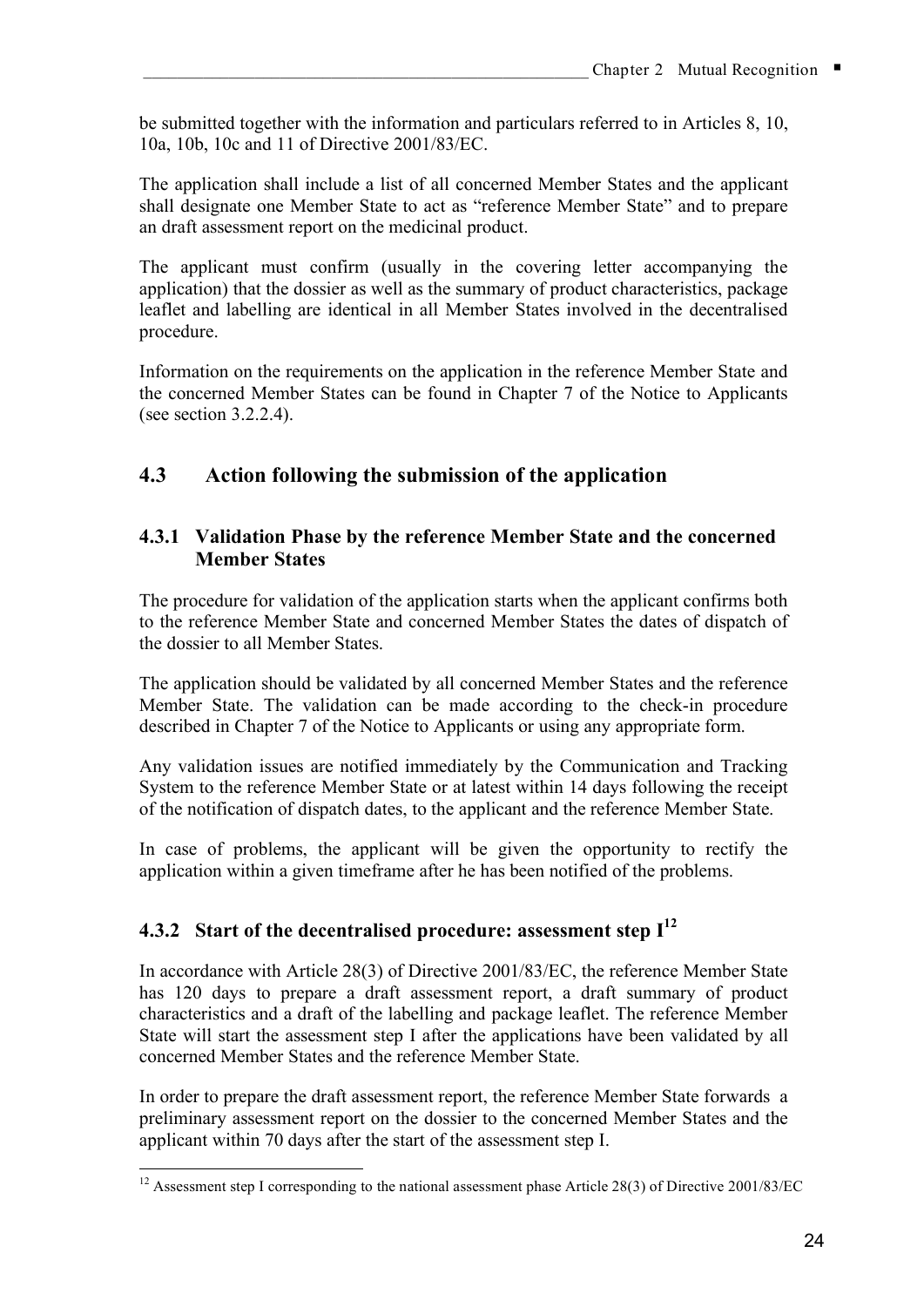The concerned Member States should communicate their comments on the dossier, the preliminary assessment report and the summary of product characteristics to the reference Member State within the timeframe set by the reference Member State.

If a concerned Member State can already identify at this early stage that it sees grounds for supposing that the authorisation of the medicinal product may present a potential serious risk to public health, it should notify its concerns as soon as possible to the reference Member State, the other concerned Member States and the applicant. All objections, reasons for objections to grounds of potential serious risk to public health and any issues for clarification should be carefully screened by the national agencies.

The concerned Member States are asked to give comments on the proposed national prescription status and to inform the reference Member State.

The reference Member State will forward all comments received from the concerned Member States without delay to the applicant. The reference Member State stops the clock if necessary in order to allow the applicant to prepare a response document (Article 19(3) of Directive 2001/83/EC). This clock-stop period will be determined in agreement with the applicant, depending on the complexity of the questions raised but will not exceed a recommended period of 3 months unless duly justified.

The applicant must submit the response document to the competent authorities of all concerned Member States and the reference Member State within the determined timeframe. He also must notify to the reference Member State and concerned Member States the dates of dispatch of the response document (for details see Chapter 7 of the Notice to Applicants as well as the coordination group guidance document "Applicant's response document in CTD format").

The procedure restarts when the applicant provides the requested data.

The reference Member State shall supply the draft assessment report, summary of product characteristics, package leaflet and labelling to the concerned Member States and the applicant not later than 120 days after the validation of the application (cf. Article 28(4) of Directive 2001/83/EC). The draft assessment report would include an appropriate evaluation of any information available upon quality, safety and efficacy. The reference Member State will notify the applicant when the draft report is/will be available.

Normally the reference Member State makes the draft assessment report available to the applicant. However, if an Active Substance Master File (ASMF) was submitted, the section of the assessment report referring to the closed part of the Active Substance Master File as well as any other confidential information would be excluded (see guideline on European Active Substance Master File procedure for active substances in Rules Governing Medicinal Products in the European Union Volume 3A). Where it is made available to the applicant, the other concerned Member States will be informed. . For the information provided in the Active Substance Master File the letter of access should be included.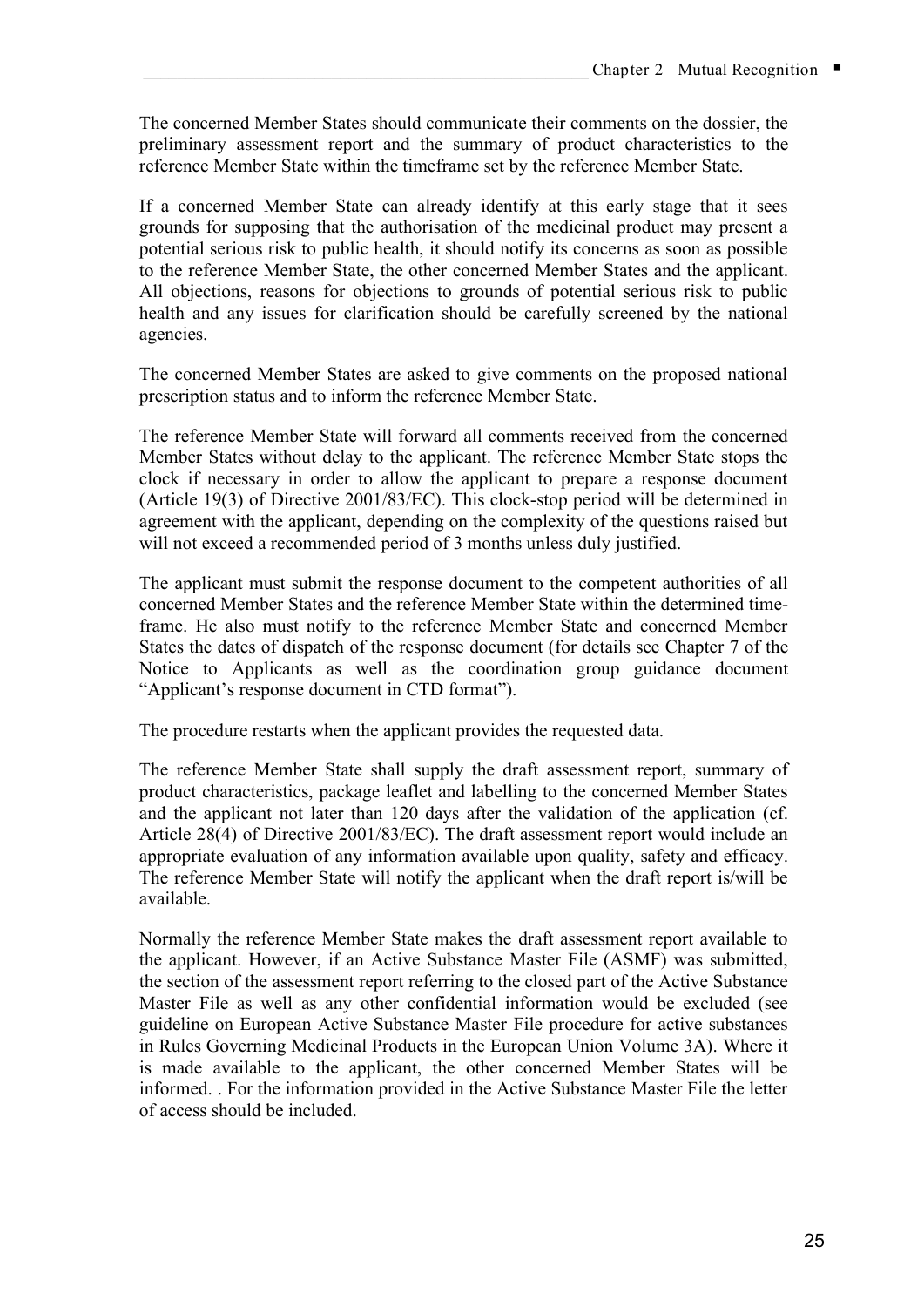## **4.3.3 Assessment step II: 90-day period for approval by Member States**

In accordance with Article 28(4) of Directive 2001/83/EC, all concerned Member States have 90 days to approve the (draft) assessment report, the summary of product characteristics and the labelling and package leaflet.

In agreement between the reference Member State, the concerned Member State(s) and the applicant the 90 day procedure can be shortened. The timelines given in the Directive 2001/83/EC are the maximal ones.

For further details for the flexible starting days see under 3.3.3 above

### **4.3.4 Clarification and dialogue - Operating procedure**

Day 0 of the 90 days assessment step II corresponds with day 120 of the decentralised procedure. In case a break-out session is foreseen, the restart date of the assessment step II will be calculated in such a way that a meeting can be organised during the assessment phase II. The reference Member State will update the Communication and Tracking System database with the date of sending of those documents on Day 0.

Each concerned Member State should send its comments to the reference Member State, the other concerned Member States and the applicant on the draft assessment report and draft summary of product characteristics, draft package leaflet and labelling according to the timeframe agreed and after receipt of those documents and fill in the Communication and Tracking System database.

The applicant will send the response document to the reference Member State and the concerned Member States.

The reference Member State should evaluate the response document and communicate the result of this assessment in writing to all concerned Member States and the applicant. The concerned Member States should send by return their outstanding issues and confirm if there is a need for a break-out session.

If potential serious risks to public health are not resolved at this stage, a break-out session will be organised at the EMEA, upon request from the reference Member State and according to the coordination group 'Best Practice Guide on Break-out sessions'.

If solved, the reference Member State will inform the coordination group on how the situation has been solved, in order all Member States can benefit from the information and, if relevant, adopt common positions.

If a break-out session takes place, the reference Member State will circulate the minutes of this meeting to the coordination group, the concerned Member States and the applicant.

The concerned Member States should send their final comments on the timeframe agreed on the remaining potentially serious risks to public health and comments on the summary of product characteristics, package leaflet and labelling, to the reference Member State, to the other concerned Member States and to the applicant and fill in the Communication and Tracking System database.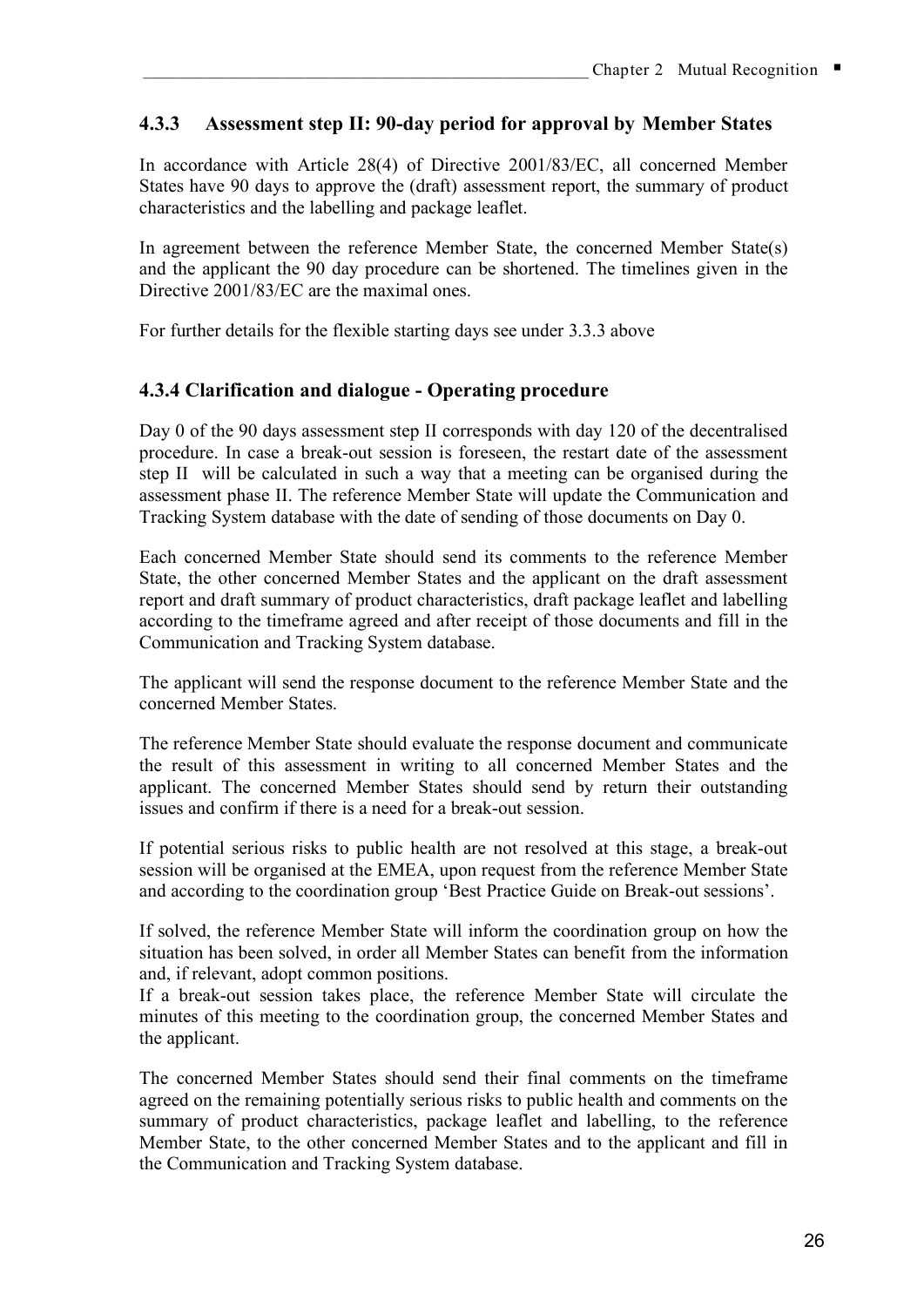The applicant will send the final response document to the reference Member State and the concerned Member States; the final assessment report will be sent by the reference Member State to the concerned Member States and the applicant and the concerned Member States send their final position to the reference Member State and the applicant.

On Day 90 the reference Member State closes the procedure sending to the concerned Member States and the applicant, the final agreed summary of product characteristics, labelling and package leaflet.

If no agreement could be reached within the 90-day period, and if potentially serious risks to public health remain for one or more Member States, which if unresolved would necessitate a call for arbitration under Article 29 of Directive 2001/83/EC, the reference Member State shall inform the coordination group by forwarding the detailed reasoning from the complaining Member States for discussion at the forthcoming meeting of the coordination group.

The points of disagreement should be referred to the coordination group by the reference Member State on day 90 at the latest.

### **Response of concerned Member States**

In the operation of the decentralised procedure, the reference Member State will act as the central point between the concerned Member States and the applicant. All dialogue between the parties involved should be channelled through the reference Member State.

If a concerned Member State considers that there are grounds for supposing that the authorisation of the medicinal product may present a potential serious risk to public health, it will notify this concern as soon as possible to the reference Member State, the other concerned Member States and the applicant. Only objections which present a potential serious risk to public health, as defined in the guideline of the Commission, shall be presented to the reference Member State, the other concerned Member States and the applicant.

In any event these will be communicated within the 90-day period for mutual recognition in order to allow time to resolve the issue. Member States have agreed to distinguish in their letter their concerns in potential serious risks to public health which, unsolved, could lead to the procedure within the coordination group according to Article 29(3) of Directive 2001/83/EC and if failed to an arbitration procedure.

### **Discussion on the summary of product characteristics, package leaflet and labelling**

At the end of the 90-day period for approval by the concerned Member States, agreement must be reached on the summary of product characteristics, package leaflet and labelling.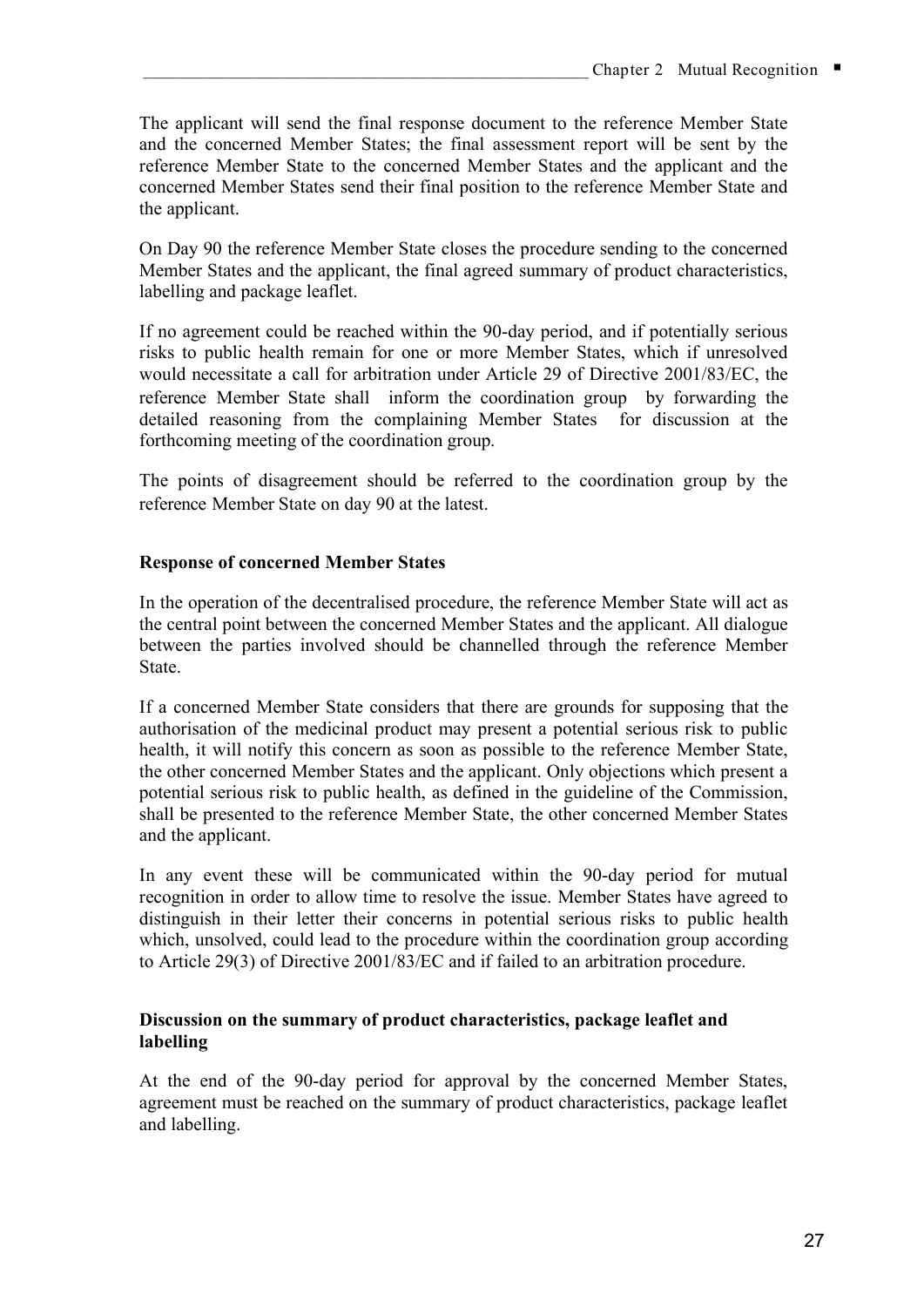### **Response from the applicant**

In response to the objections or questions communicated to the applicant by the concerned Member States, the applicant will provide, if requested, a new proposed summary of product characteristics, package leaflet and labelling in tabular form set against the 120-day draft summary of product characteristics, draft package leaflet and labelling from the reference Member State with the answers to the questions raised by the reference Member State and concerned Member State(s) on the different sections of the summary of product characteristics, package leaflet and labelling.

For further details see the relevant section under 3.3.3 above.

#### **Break-out sessions**

See section 3.3.4 of this Chapter.

#### **Finalisation of the procedure**

All concerned Member States should give their final opinion at latest on day 85 (day 205). On occasion further discussion may be needed around day 85 to avoid a procedure in the coordination group or an arbitration (alternatively a telephone conference or videoconference may be used). Any further changes in the summary of product characteristics, package leaflet and labelling should be agreed on by the reference Member State and all other concerned Member States.

#### **No agreement could be reached during the decentralised procedure**

See section 5 'Coordination Group procedure on disagreement on potential serious risk to public health'.

#### **Withdrawal**

Where an applicant withdraws an application regarding a medicinal product in one concerned Member State during a decentralised procedure, it is not allowed to submit a national application subsequently. Any such an application will be rejected.

In principle, an application for a marketing authorisation may be withdrawn by the applicant at any time during the decentralised procedure. However, during the assessment step II, once a potential serious risk to public health has been raised in accordance with Article 29(1) of Directive 2001/83/EC, to be dealt with by the coordination group (see section5) and if failed by the CHMP in an arbitration procedure (see Chapter 3 of the Notice to Applicants), the opinion of the coordination group and of the CHMP will be given unless all applications and existing marketing authorisations for the product are withdrawn. In such a case, the CHMP may decide either to close or to continue the referral procedure, if there is still is a public health concern.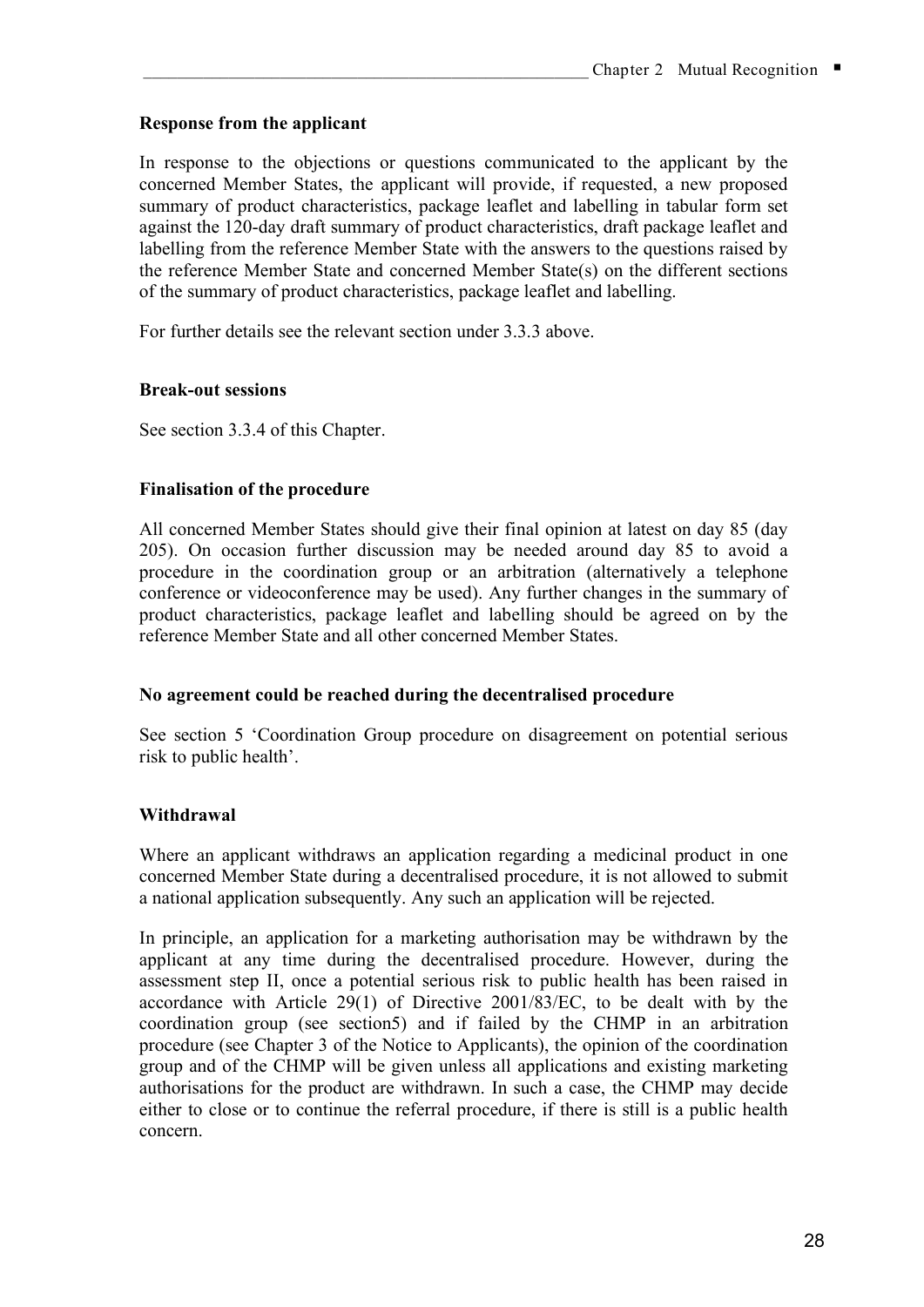# **4.4 Granting of national marketing authorisations**

According to Article 28(5) of Directive 2001/83/EC competent authorities of the concerned Member State(s) and the reference Member State shall adopt a decision within 30 days after acknowledgement of their agreement to the assessment report, the Summary of Product Characteristics and the labelling and package leaflet.

The applicant should therefore in his own interest provide the requisite documentation (adequate translation of the agreed Summary of Product Characteristics, package leaflet and labelling) not later than 5 calendar days after the end of the procedure.

The Member State which will grant a marketing authorisation informs the reference Member State, the other concerned Member States, the EMEA via the Communication and Tracking System and the marketing authorisation holder.

#### **Granting of national marketing authorisation during an on-going arbitration procedure**

According to Article 29(6) of Directive 2001/83/EC, even if there is no agreement among all Member States, those Member State(s) which have approved the summary of product characteristics, package leaflet and labelling may, on request of the applicant, grant a marketing authorisation while the arbitration procedure is ongoing. This authorisation shall be without prejudice to the outcome of the arbitration procedure.

# **4.5 Choosing an EU Birth Date/Periodic Safety Update Report submission circle**

If an international birth date is already known before the end of the decentralised procedure, the applicant may use the international birth date as the EU Birth Date (according to Volume 9 of Eudralex). In that case this should be communicated to the reference Member State in order that Periodic Safety Update Report submission cycle and first renewal date are included in the Day 90 closure letter.

If the applicant does not choose the international birth date as EU Birth Date, the applicant should be reminded to inform as soon as possible the reference Member State and concerned Member States of the date of granting of the first marketing authorisation in the EU (which will be the EU Birth Date), the Periodic Safety Update Report submission cycle and the common renewal Birth Date.

# **5. COORDINATION GROUP PROCEDURE ON DISAGREEMENT ON POTENTIAL SERIOUS RISK TO PUBLIC HEALTH13**

According to Article 29(3) of Directive 2001/83/EC, all involved Member States shall use their best endeavours to reach agreement on the action to be taken within 60 days

<sup>&</sup>lt;sup>13</sup> CMD(h) Standard Operating Procedure Disagreement in procedures - Referral to CMD(h) http://www.hma.eu/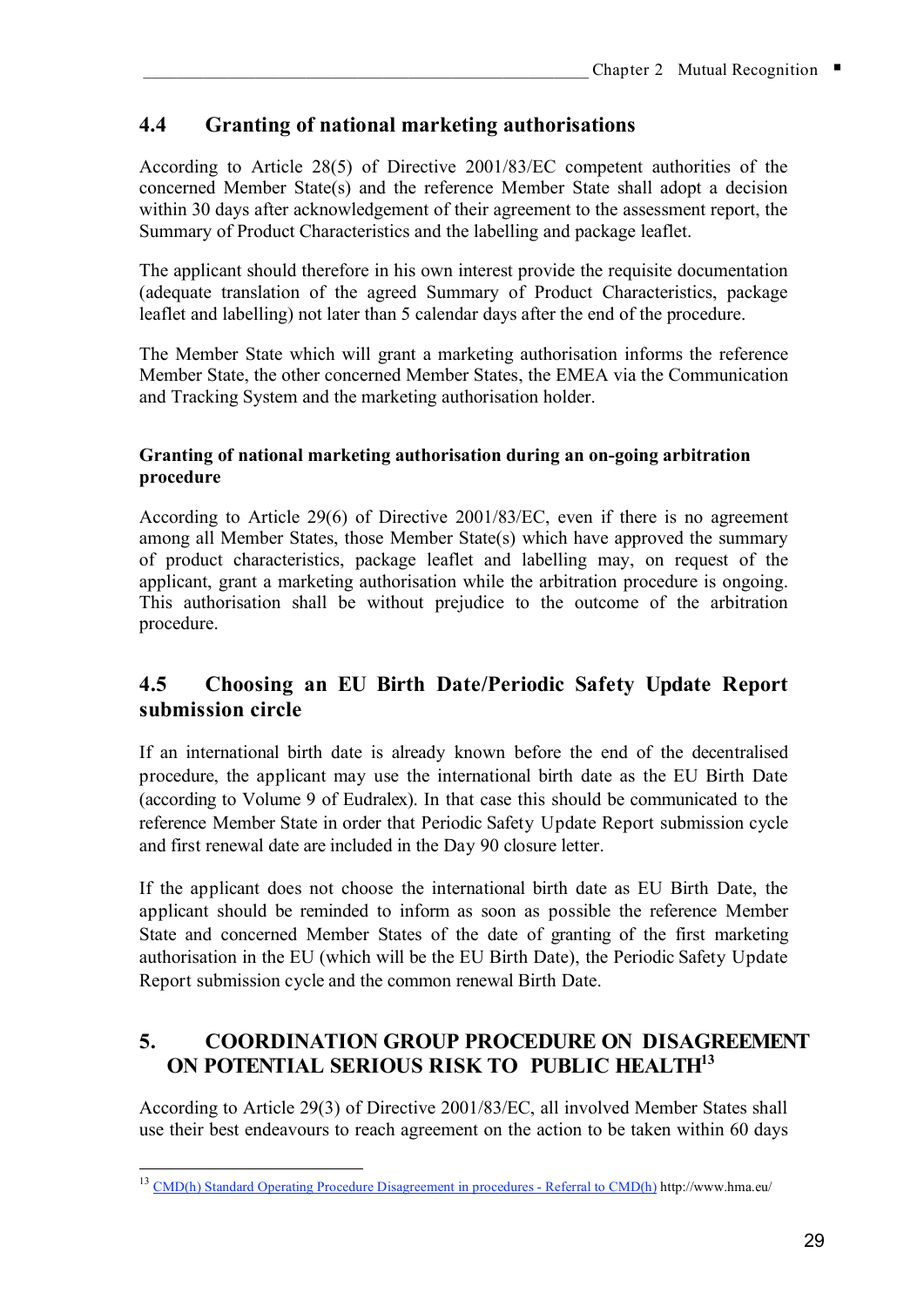of the communication of the points of disagreement, at the level of the coordination group. During the 60 days procedure no clock stop is foreseen. Coordination group guideline/standard operation procedure on the 60 days procedure within the coordination group should be followed $14$ .

The coordination group shall allow the applicants, during the 60 day procedure, the opportunity to make their point of view known orally or in writing. Whether a written procedure or a hearing is the most appropriate way to reach an agreement has to be decided in consultation with the applicant .

### **Written procedure**

A written procedure should be restricted to measures deemed urgent by the chairperson, to the adoption of draft statements previously discussed by the coordination group and to measures for the implementation of practices adopted earlier by the coordination group. A full report on the outcome of the written procedure should be made at the following meeting.

Draft statements are addressed to members of the coordination group, who may raise objections within 10 calendar days following transmission. In case of serious objections, the chairperson decides whether the written procedure should be suspended and the adoption of the draft statement postponed to the next meeting of the coordination group.

### **Hearing**

The procedure to follow in case of a request for a hearing by the applicant will be defined in a Standard Operating Procedure to be adopted by the coordination group.

Hearings shall be indicated clearly in the draft agenda of the meeting during which it is deemed to take place. The scientific and/or regulatory argumentation on which a presentation will be based shall be sent to the members of the coordination group in advance. The coordination group shall not express any final positions during these presentations.

#### **End of coordination procedure**

If, within 60 days of the communication of the points of disagreement, the Member States reach an agreement, the reference Member State shall record the agreement, close the procedure and inform the applicant accordingly.

If the Member States fail to reach an agreement within the 60-day period, the EMEA shall be immediately informed, with a view to the application of the procedure under Articles 32, 33 and 34 of Directive 2001/83/EC. The EMEA shall be provided with a detailed statement of the matters on which the Member States have been unable to reach agreement and the reasons for their disagreement. A copy shall be forwarded to the applicant. The procedure described in Chapter 3 of the Notice to Applicants should be followed using the appropriate form to notify the EMEA.

<sup>&</sup>lt;sup>14</sup> See Annex 3 Flow chart coordination group procedure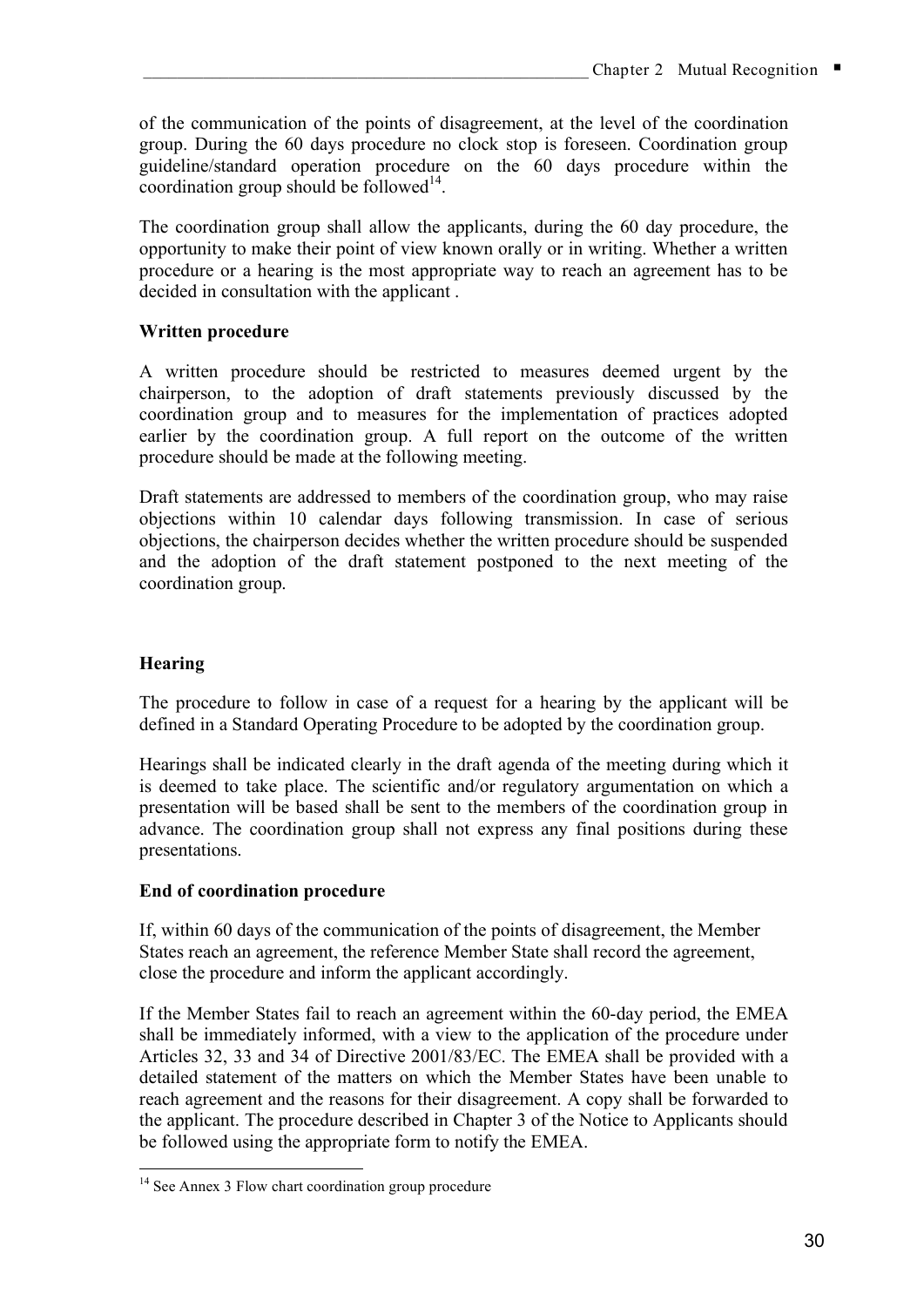Member States that have approved the assessment report, the summary of product characteristics and the labelling and package leaflet of the reference Member State may, at the request of the applicant, authorise the medicinal product without waiting for the outcome of the procedure laid down in Article 32 of Directive 2001/83/EC. In that event, the authorisation granted shall be without prejudice to the outcome of that procedure.

The reference Member State should fill in the Communication and Tracking System database according to the outcome of the procedure.

# **6. PROCEDURE AFTER THE FINALISATION OF A MUTUAL RECOGNITION PROCEDURE OR A DECENTRALISED PROCEDURE**

# **6.1 Changes to the marketing authorisation in the reference Member State after finalisation of the mutual recognition procedure**

Where, in the course of the mutual recognition procedure, the reference Member State and concerned Member States agree that changes to the current authorisation in the reference Member State are necessary in order for mutual recognition to take place, the marketing authorisation holder/applicant and the reference Member State will introduce these using the appropriate national procedures. These changes can relate to the summary of product characteristics, package leaflet and labelling and Modules 3 to 5 (Part II, III or IV) of the dossier.

# **6.2 Maintenance of identical dossiers**

Having the benefit of mutual recognition of the marketing authorisation or a decentralised procedure carries through the life of the medicinal product. Thus variations to a medicinal product which has benefited from mutual recognition or a referral in accordance with Articles 30 or 31 of Directive 2001/83/EC<sup>15</sup> benefit from the procedure foreseen in the Variations Regulation<sup>16</sup> which provides that notifications for variations have to be submitted simultaneously to all Member States where the medicinal product has been authorised. In this way, the summary of product characteristics, the package leaflet and labelling of the marketing authorisation, which has been harmonised, continues to be consistent and identical in all these Member **States** 

# **6.3 Renewals**

In accordance with Article 24 of Directive 2001/83/EC the marketing authorisation may be renewed after 5 years on the basis of a re-evaluation of the risk/benefit balance by the competent authority of the authorising Member State. Once renewed, the

<sup>&</sup>lt;sup>15</sup> See Chapter 1 section 4 Community Referrals <sup>16</sup> See Articles 4(1), 5(1) and 6(1) of Regulation (EC) No 1084/2003.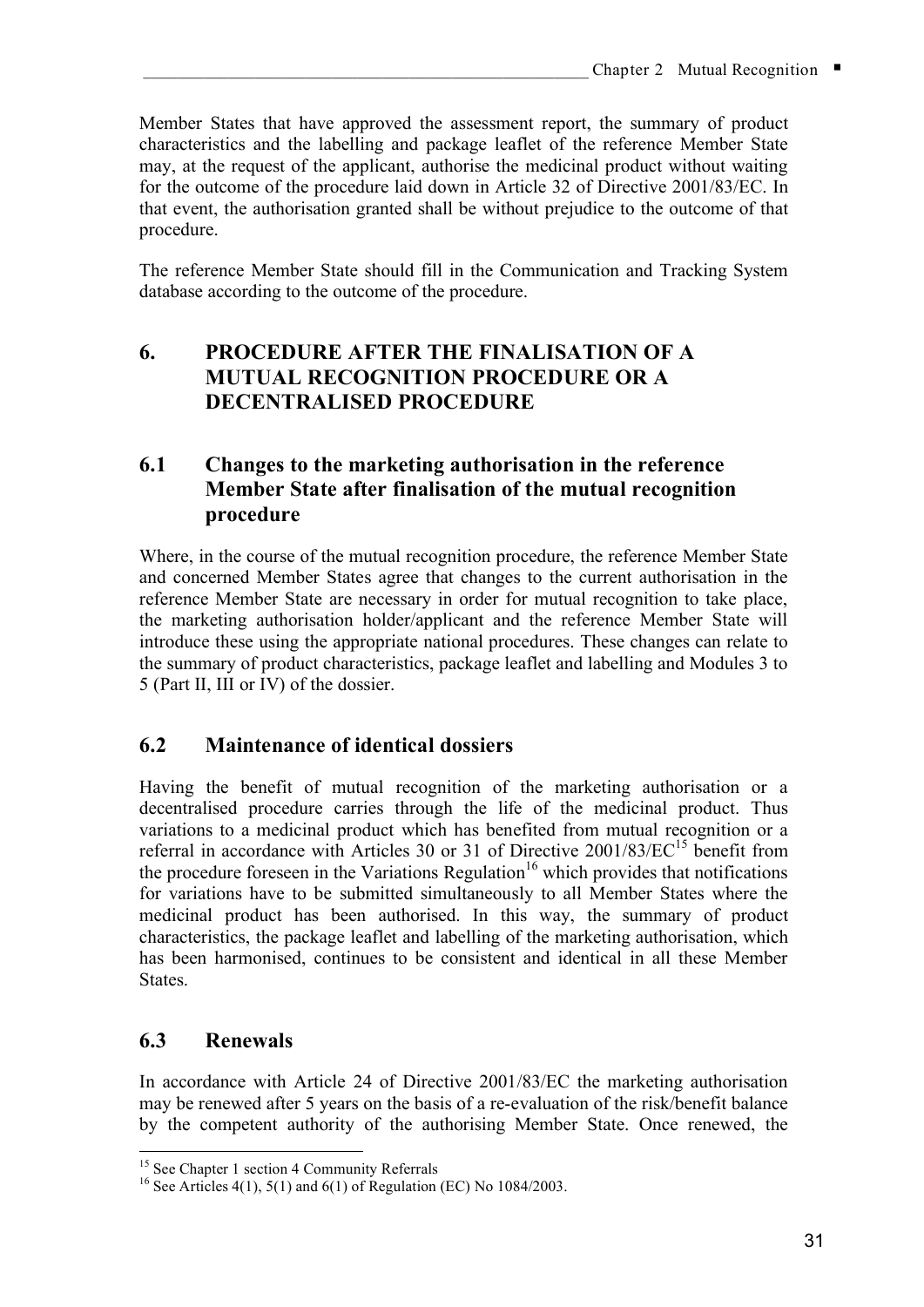marketing authorisation shall be valid for an unlimited period unless the competent authority decides, on justified grounds relating to pharmacovigilance, to proceed with one additional five-year renewal.

# **6.3.1 Timing of submission**

The application for renewal should be submitted at least 6 months before the marketing authorisation ceases to be valid. The basic principle is that the application can be submitted earlier but not later than this time. For mutual recognition products it is recommended to reach an agreement on a common renewal date for all Member States concerned by the mutual recognition or decentralised procedure at the time of granting the marketing authorisation to keep the harmonisation reached.

### **6.3.2 Documentation to be submitted**

The marketing authorisation holder is responsible for ensuring that the dossier is kept up to date throughout the life of the product by way of the variation process (see Chapter 5 of the Notice to Applicants). At the time of introducing an application for renewal, a consolidated version of the file should be submitted according to the requirements set out in MRFG Guideline on the processing of renewals in the mutual recognition and decentralised procedure<sup>17</sup>.

The renewal application should be submitted in EU-CTD format.

# **6.3.3 Further renewal**

In principle, after one renewal, the marketing authorisation is valid indefinitely. In some circumstances, however, the competent authority may decide that an additional 5-year renewal is required based on pharmacovigilance grounds.

Guidelines on processing of Renewals in the Mutual Recognition and Centralised procedures (Notice to applicants/Volume 2C) should also be consulted where appropriate.

# **6.4 Extension of application**

Extensions to marketing authorisations can be made provided that the conditions reflected in Annex II of Regulation (EC) No 1084/2003 are met.

After receiving a marketing authorisation either in the mutual recognition procedure or in the decentralised procedure all follow-ups have to be handled according to the Regulation EC No 1084/2003 on variations. See also Chapter 1 of the Notice to Applicants.

 <sup>17</sup> http://www.hma.eu/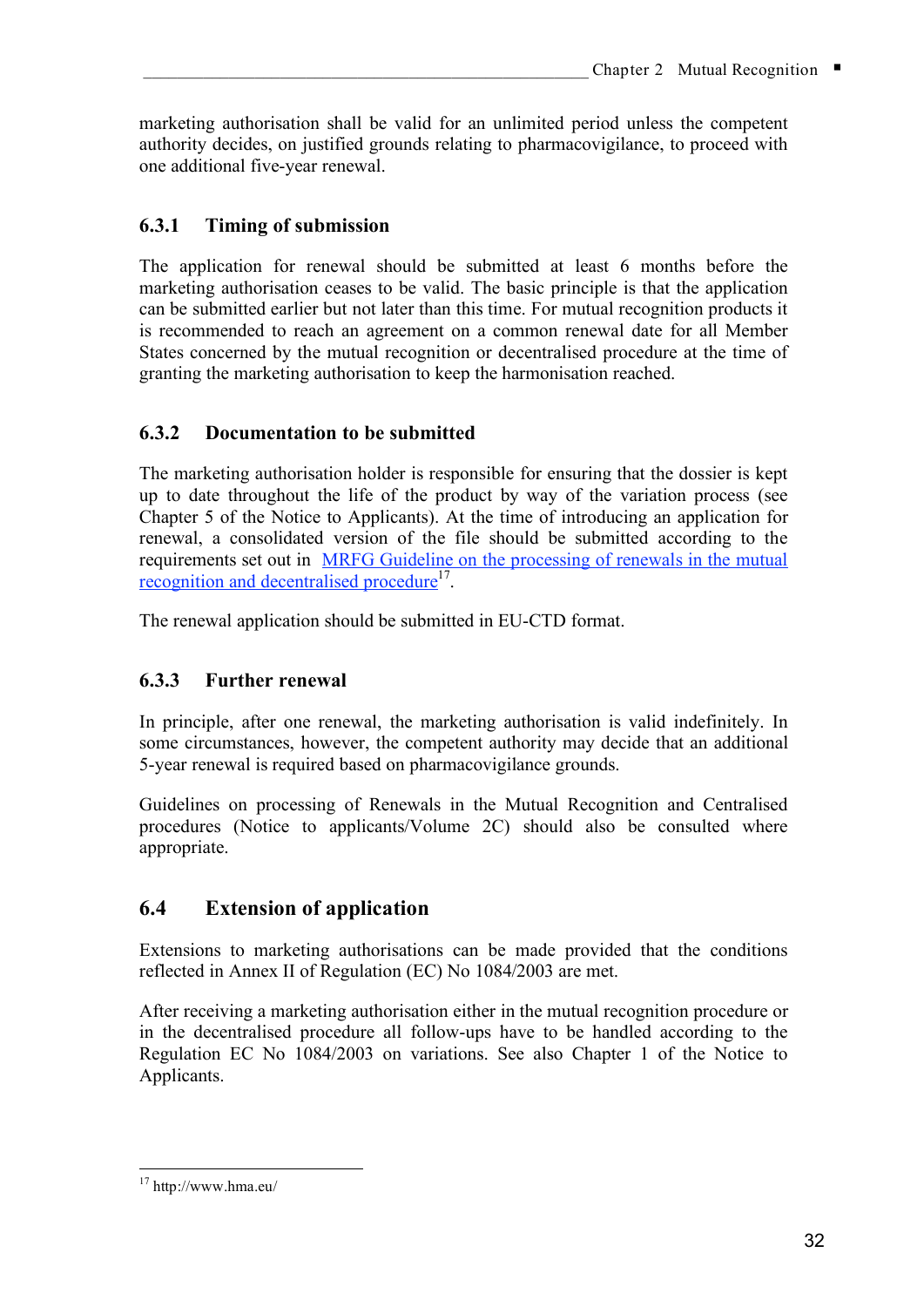The coordination group has published recommendations on applications under Annex II of Regulation (EC) N°1084/2003 "Applications under Annex II of Regulation (EC) N° 1084/2003 in mutual recognition procedures Member States recommendations.

# **6.5 Product index and Assessment Report**

The mutual recognition and decentralised procedures are based on the principle that medicinal products are approved or assessed by the reference Member State followed by a 90 days period where the concerned Member State(s) consider the reference Member State assessment report. This assessment report has to be publicly available according to Article 21(4) of Directive 2001/83/EC.

In order to manage the 90 days procedure the Members States operate a tracking system, Communication and Tracking System where reference Member State updates the product information. The reference Member State and concerned Member States update all events during the 90 days period. The coordination group created a European Product Index including all medicinal products going through the mutual recognition procedure and decentralised procedure. The index was launched in 1999 and the particulars (product name, name of marketing authorisation holder, pharmaceutical form, strength, active substance, reference Member State, concerned Member States and type of application) are transferred from the Communication and Tracking System. The maintenance of the index is a decentralised responsibility, which means that the competent authority acting as reference Member State or concerned Member State is responsible for keeping the product index up to date.

The product index and the assessment report are located on the Heads of Agencies website: http://www.hma.eu

# **6.6 Multiple applications**

The application for multiple marketing authorisations for an identical medicinal product with a different name by the same or a different marketing authorisation holder is possible.

The coordination group has published recommendations on multiple applications "Recommendations on multiple applications in mutual recognition procedure".

# **7. Numbering System for the Procedures for Mutual Recognition and Decentralised Procedure**

The numbering system is used for identification of procedures for mutual recognition. Each procedure is therefore characterised by a specific and unique number for unambiguous identification.. The principle of the system is as follows :

A. The procedure number is allocated by the Reference Member State.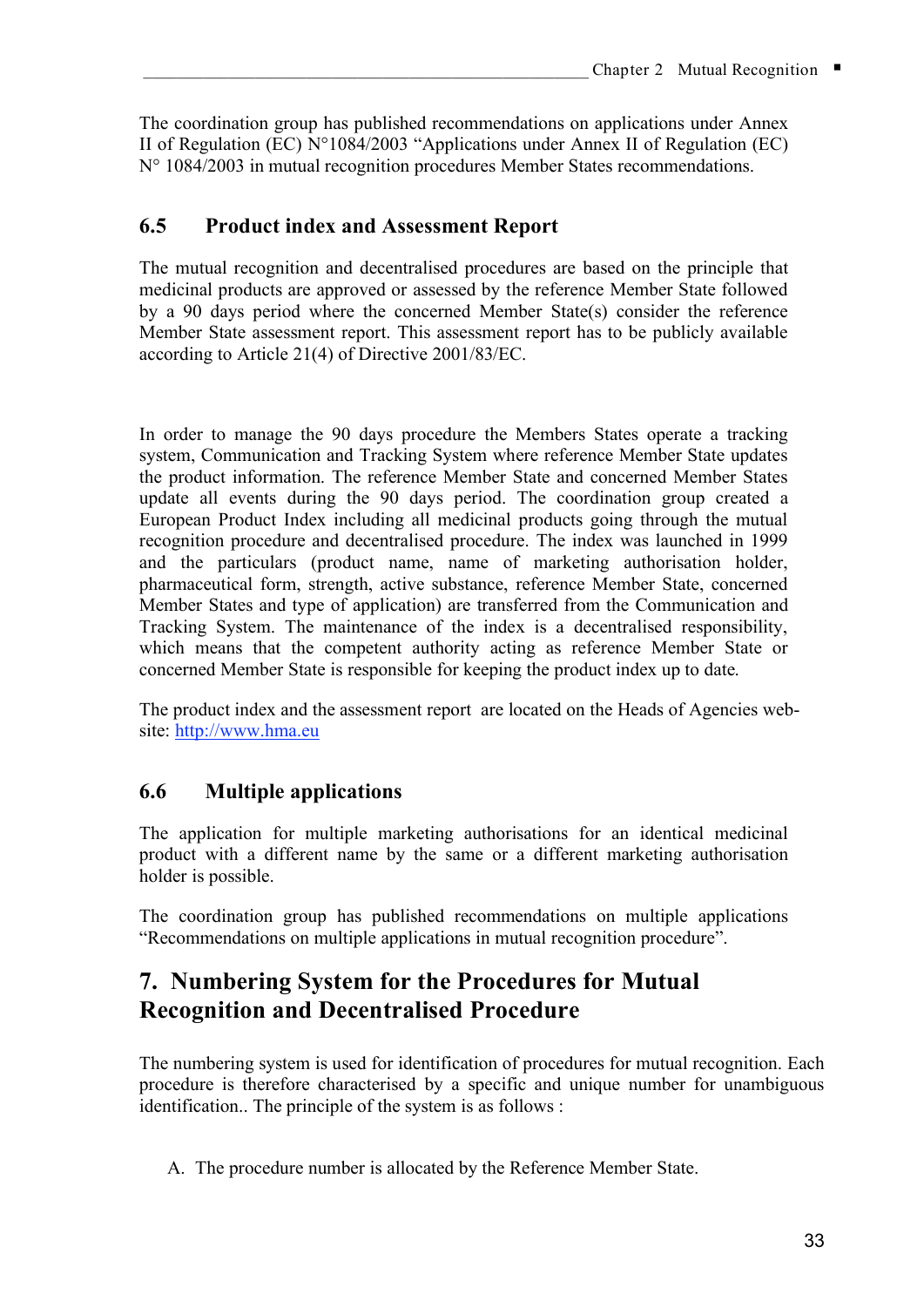- $\rightarrow$  In case of a change of the Reference Member, a new sequential product number is allocated by the New Reference Member State (for details: http://www.hma.eu/ - CMD(h) Position on changing the Reference Member State) ), even in the case the New Reference Member State is the only Member State in the procedure.
- For products which have been harmonised following referrals to the CHMP in accordance with Article 30 or 31(1) of Directive 2001/83/EC, as amended the Marketing Authorisation Holder has to choose a Reference Member State who is responsible for subsequent variations, renewals, repeat-use procedures or extensions procedures (according to Annex II of Commission Regulation (EC) 1084/2003) to the medicinal product (for details: http://www.hma.eu/ - Recommendation for Mutual recognition procedure after finalisation of an arbitration procedure with a positive opinion by the CHMP and a positive decision by the EU-Commission).
- B. The number for a specific procedure is a unique combination of six sections :

# CC/D/nnnn/sss/X/vvv

The information in the sections are:

C: the initials (2 digits) of the Reference Member State

| AT:    | Austria        | IT:      | Italy           |
|--------|----------------|----------|-----------------|
| BE:    | Belgium        | LV:      | Latvia          |
| BG:    | Bulgaria       | LI:      | Liechtenstein   |
| CY:    | Cyprus         | LT:      | Lithuanian      |
| $CZ$ : | Czech Republic | LU:      | Luxemburg       |
| DE:    | Germany        | MT:      | Malta           |
| DK:    | Denmark        | PL:      | Poland          |
| EE:    | Estonia        | $\rm ML$ | The Netherlands |
| EL:    | Greece         | NO:      | Norway          |
| ES:    | Spain          | PT:      | Portugal        |
| FI:    | Finland        | RO:      | Romania         |
| FR:    | France         | SK:      | Slovak Republic |
| HU:    | Hungary        | SI:      | Slovenia        |
| IE:    | Ireland        | SE:      | Sweden          |
| IS:    | Iceland        | UK:      | United Kingdom  |

- D: H for Human or V for Veterinary
- n: specific number (4 digits) for the actual medicinal product. For products authorised following concertation procedures and transferred to the procedure for mutual recognition the former C number is used. For medicinal products authorised following mutual recognition procedure and decentralised procedures numbers from 100 and above are allocated sequentially.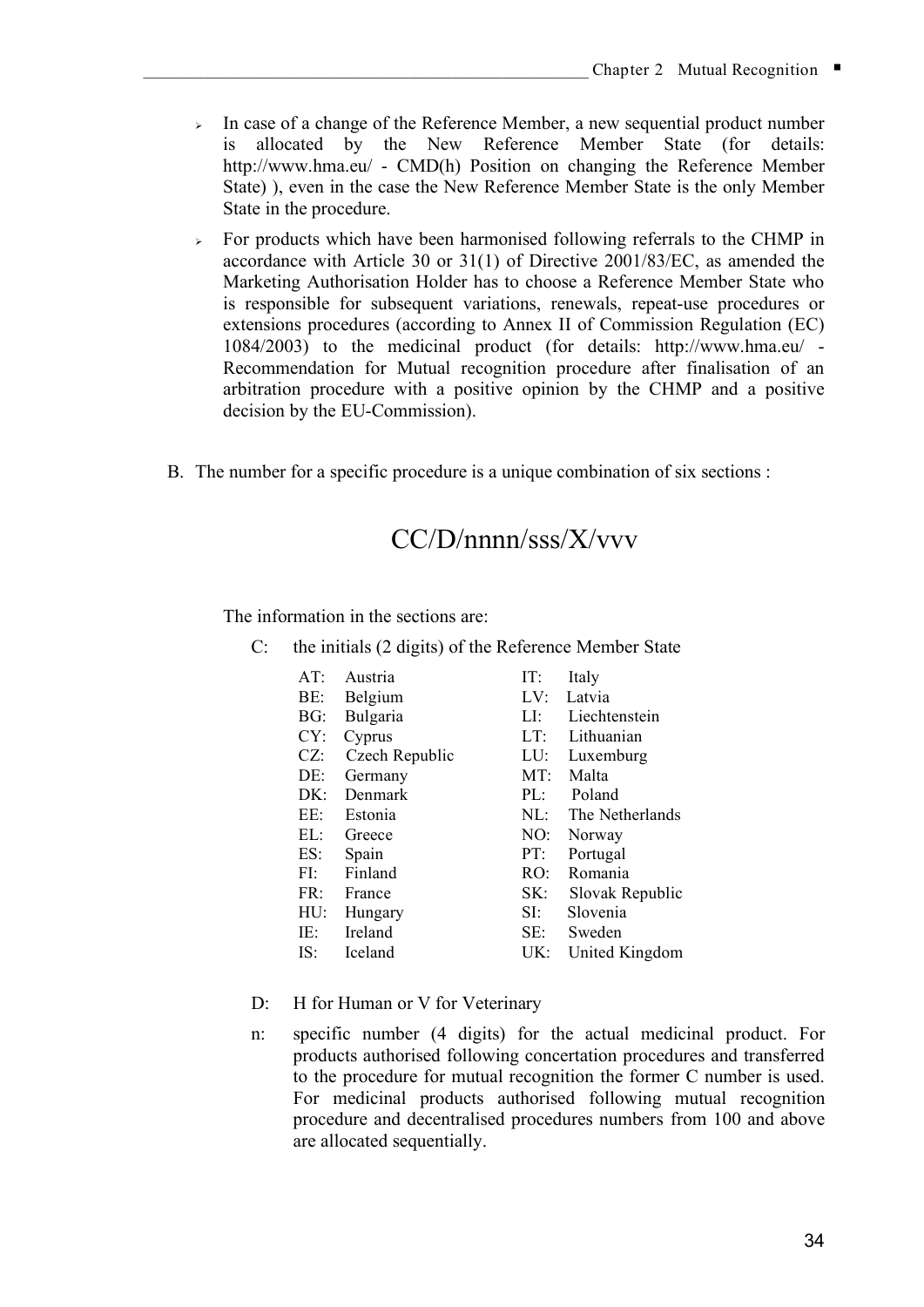- s: sequential speciality number. A separate number (3 digits) is allocated to each pharmaceutical form/strength and sequential numbering is used independent of whether the new presentation is a new pharmaceutical form or a new strength or a combination of both. The principle of a sequential speciality number is also applicable to any other extension application as defined in Annex II of Commission Regulation (EC) 1084/2003.
- X: Type of marketing application to the medicinal product :
	- $\sim$  "MR" for applications for marketing authorisation via MRP
	- $\rightarrow$  "DC" for applications for marketing authorisation via DCP
	- $\rightarrow$  "IA" for Type IA Notifications
	- "IB" for Type IB Notifications
	- $\sim$  "II" for Type II Variations
	- $\triangleright$  "R" for Renewals
	- "E" for Repeat-use Procedures
	- "O" for data bases when information in this section is not relevant
- v: sequential number (3 digits) for notifications/variations, renewals or repeat-use procedures. The sequential numbering is only applicable to a specific type of procedure (notifications/variations or renewals or repeat-use), thus creating three independent circles of sequential numbers.
- C. In any database the complete number shall be used e.g. DE/H/0268/001/0/000, DE/H/0268/001/IA/075. In written documents sections can be omitted if not relevant and/or zeros indicating not applicable, but reserved positions e.g. DE/H/268/1 or DE/H/268/1/IA/75.
- D. The 4th section is filled in by "001" or "1" and not by "000" or "0" for the first application for a new product even if only one pharmaceutical form/strength is applied for.
- E. Pharmaceutical forms and strengths regarded as extension procedures or any other extension procedure in accordance with Annex II of Commission Regulation (EC) 1084/2003 are identified by the core information on the product included in the first 3 sections of the procedure number and allocated an identifier by a sequential number in the  $4<sup>th</sup>$  section.
- F. Notifications/Variations of Type IA, IB and II are indicated separately with a IA, IB or a II. However notifications/variations of the three types allocated with identical sequential numbers could easily be mixed and confusion arise. Consequently this situation shall be avoided by allocation of the next available variation number independent of the type of notification/variation - and not to use independent numbering sequences for the three types of variations (for details: http://www.hma.eu/ - CMD(h) Best Practice Guides for the Submission and Processing of Variations in the Mutual Recognition Procedure. Chapter 1 . CMD(h) Best Practice Guide for the allocation of Mutual Recognition Variation Number for Type I Notifications and Type II Variations).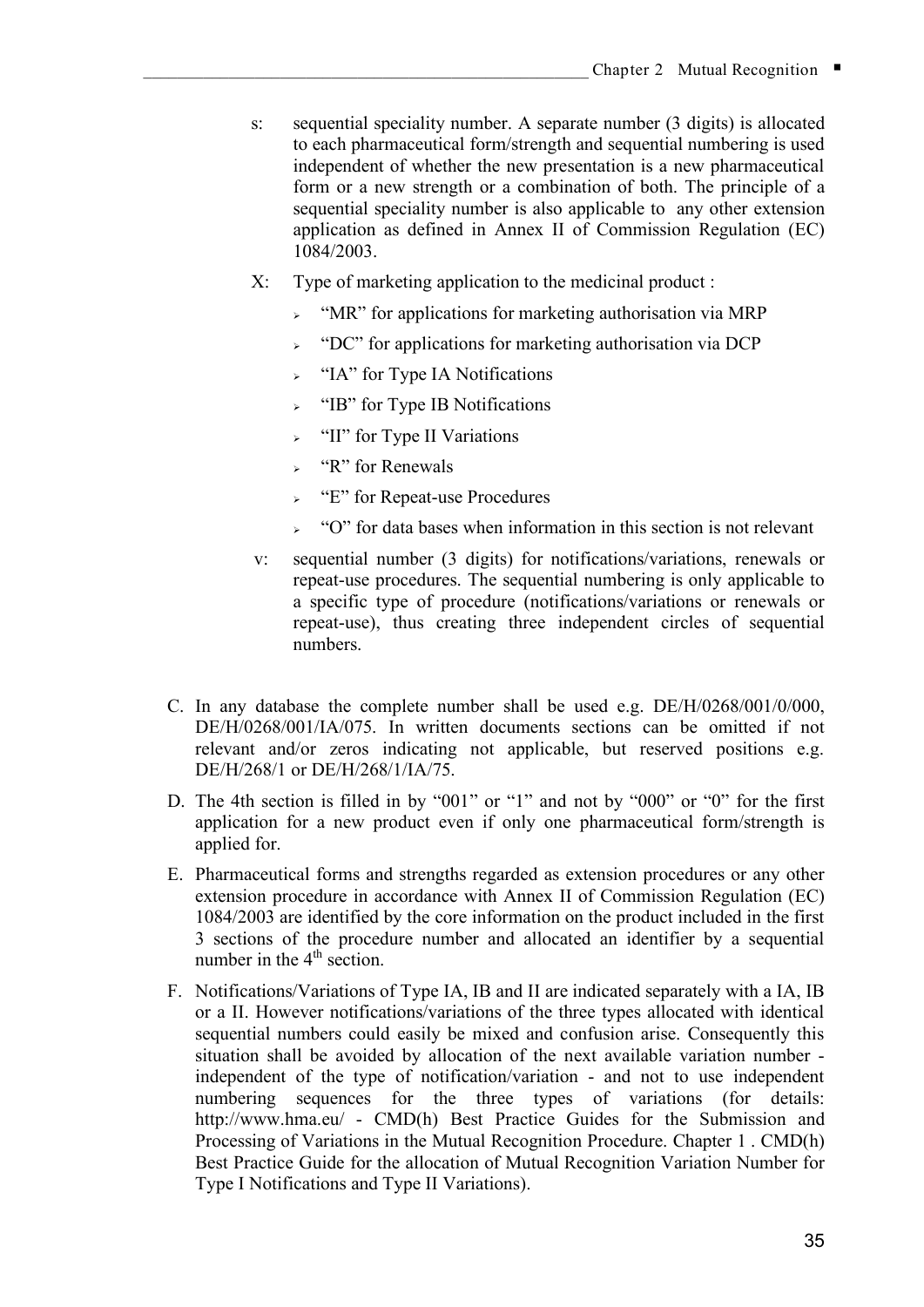- G. If a variation, renewal or repeat-use procedure covers several presentations (as defined by the speciality number), a specific procedure number should be given for each of them (e.g. pharmaceutical form/strength). However, the same sequential variation, renewal or repeat-use number should be used in section 5 of the procedure number for all e.g. pharmaceutical forms/strengths, which are involved in the same variation or renewal or repeat-use procedure. Even if one variation applies for only one strength, the next one concerning only another strength will receive the next sequential number, in order to avoid confusion. One sequential number should always bear only one title of a variation.
- H. For product information changes not connected to a variation please refer to the specific information given in the draft document "MRFG/CMD(h) Standard Operating Procedure for Article 61(3) changes to patient information amendment under Article 61(3) (not accompanying a variation change)" (http://www.hma.eu/)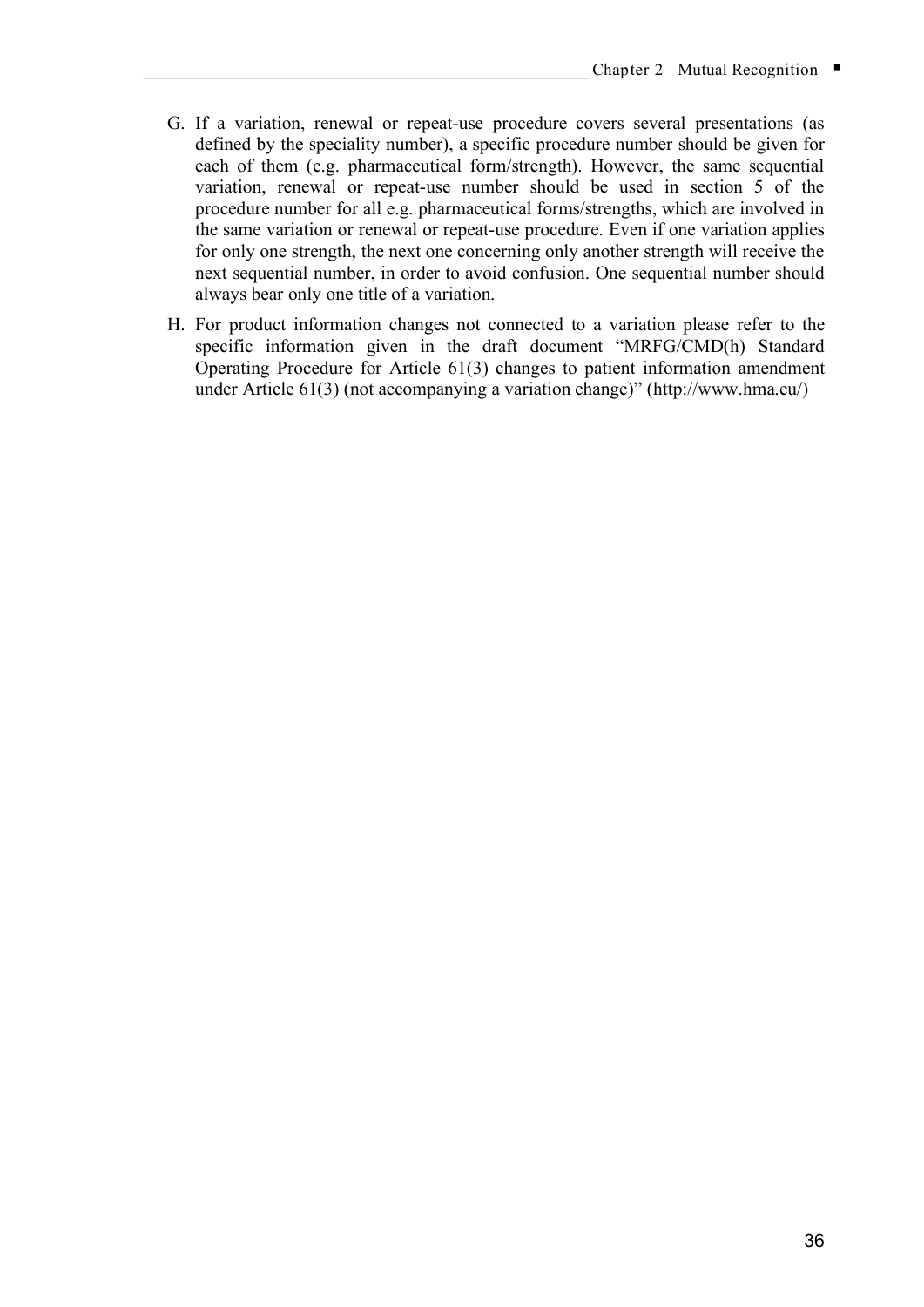# **Annex I FLOW CHART FOR THE MUTUAL RECOGNITION PROCEDURE**

| Approx. 90 days<br>before submission to<br><b>CMS</b> | Applicant requests RMS to update Assessment Report (AR) and allocate<br>procedure number.                                                                                                                                                                                                                                                  |
|-------------------------------------------------------|--------------------------------------------------------------------------------------------------------------------------------------------------------------------------------------------------------------------------------------------------------------------------------------------------------------------------------------------|
| <b>Day -14</b>                                        | Applicant submits the dossier to CMS. RMS circulates the AR including<br>SPC, PL and labelling to CMSs. Validation of the application in the CMSs.                                                                                                                                                                                         |
| Day 0                                                 | RMS starts the procedure                                                                                                                                                                                                                                                                                                                   |
| Day $50$                                              | CMSs send their comments to the RMS and applicant                                                                                                                                                                                                                                                                                          |
| Day 60                                                | Applicant sends the response document to CMSs and RMS                                                                                                                                                                                                                                                                                      |
| <b>Until Day 68</b>                                   | RMS circulates their assessment of the response document to CMSs.                                                                                                                                                                                                                                                                          |
| <b>Day 75</b>                                         | CMSs send their remaining comments to RMS and applicant. A break-out<br>session can be organised between day $73 - 80$ ).                                                                                                                                                                                                                  |
| Day 85                                                | CMSs send any remaining comments to RMS and applicant.                                                                                                                                                                                                                                                                                     |
| Day 90                                                | CMSs notify RMS and applicant of final position (and in case of negative<br>position also the CMD secretariat of the EMEA).<br>If consensus is reached, the RMS closes the procedure.<br>If consensus is not reached, the points for disagreement submitted by<br>$CMS(s)$ are referred to $CMD(h)$ by the RMS within 7 days after Day 90. |
| <b>Day 150</b>                                        | For procedures referred to CMD(h):<br>If consensus is reached at the level of CMD(h), the RMS closes the<br>procedure.<br>If consensus is not reached at the level of CMD(h), the RMS refers the<br>matter to CHMP for arbitration                                                                                                         |
| 5 days after close of<br>procedure                    | Applicant sends high quality national translations of SPC, PL and labelling<br>to CMSs and RMS.                                                                                                                                                                                                                                            |
| 30 days after close of<br>procedure                   | Granting of national marketing authorisations in the CMSs subject to<br>submission of acceptable translations.                                                                                                                                                                                                                             |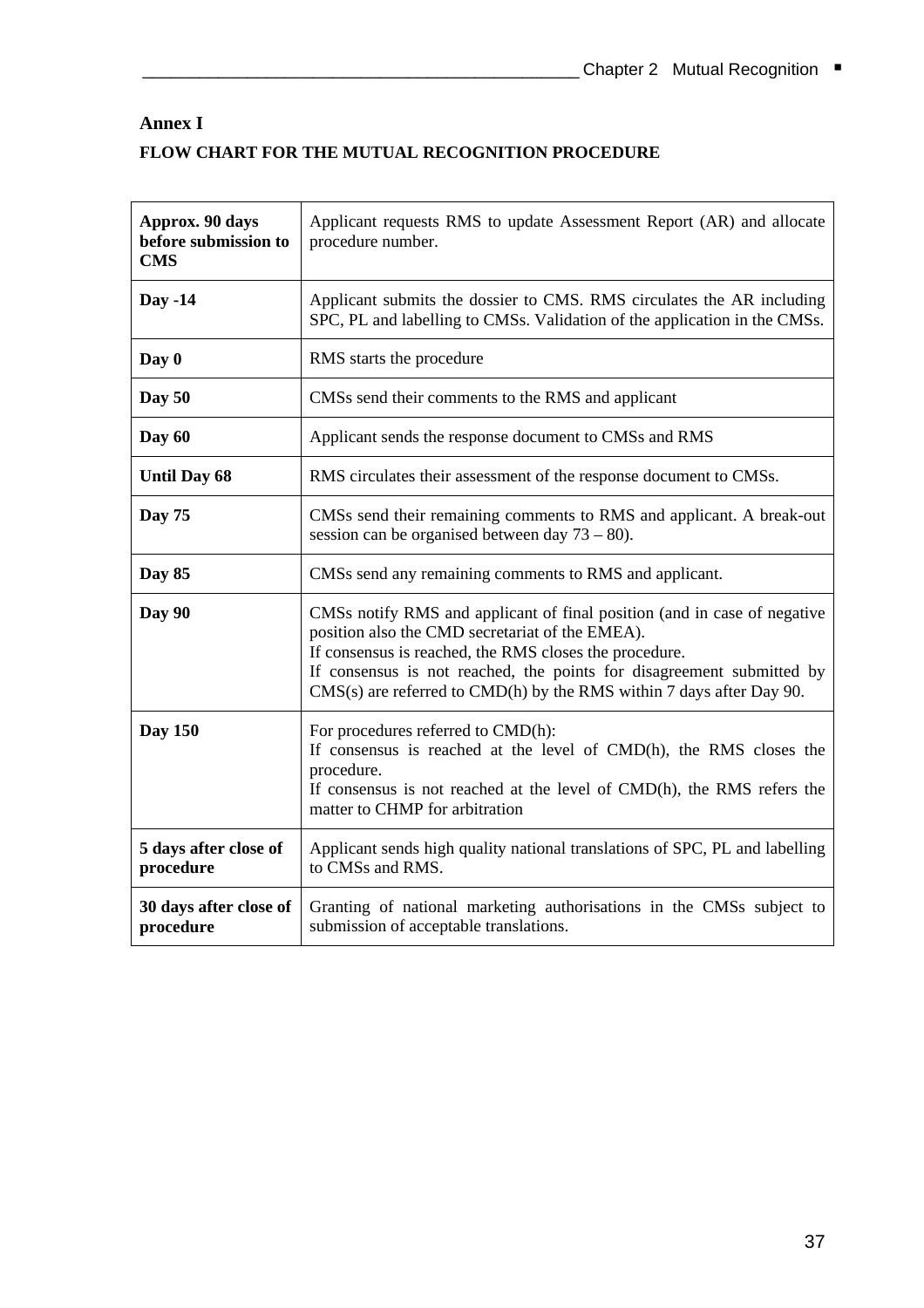# **Annex II**

# **Flow Chart of the Decentralised Procedure**

| Pre-procedural Step               |                                                                                                                                   |
|-----------------------------------|-----------------------------------------------------------------------------------------------------------------------------------|
| <b>Before Day -14</b>             | Applicant discussions with RMS                                                                                                    |
|                                   | RMS allocates procedure number. Creation in CTS.                                                                                  |
| $Day -14$                         | Submission of the dossier to the RMS and CMSs                                                                                     |
|                                   | Validation of the application $-$ .                                                                                               |
|                                   |                                                                                                                                   |
| <b>Assessment step I</b><br>Day 0 |                                                                                                                                   |
| <b>Day 70</b>                     | RMS starts the procedure<br>RMS forwards the Preliminary Assessment Report (PrAR), SPC, PL and labelling                          |
|                                   | to the CMSs                                                                                                                       |
| <b>Until Day 100</b>              | CMSs send their comments to the RMS                                                                                               |
|                                   |                                                                                                                                   |
| <b>Until Day 105</b>              | Consultation between RMS and CMSs and applicant.                                                                                  |
|                                   | If consensus not reached RMS stops the clock to allow applicant to supplement the                                                 |
|                                   | dossier and respond to the questions.                                                                                             |
| <b>Clock-off period</b>           | Applicant may send draft responses to the RMS and agrees the date with the RMS for                                                |
|                                   | submission of the final response. Applicant sends the final response document to the                                              |
|                                   | RMS and CMSs within a recommended period of 3 months, which could be                                                              |
|                                   | extended if justified                                                                                                             |
| <b>Day 106</b>                    | Valid submission of the response of the applicant received. RMS restarts the                                                      |
|                                   | procedure.                                                                                                                        |
| Day 106 - 120                     | RMS updates PrAR to prepare Draft Assessment Report (DAR) draft SPC,                                                              |
|                                   | draft labelling and draft PIL to CMSs.                                                                                            |
| <b>Day 120</b>                    | RMS may close procedure if consensus reached. Proceed to national 30 days step                                                    |
|                                   | for granting MA.                                                                                                                  |
| <b>Assessment step II</b>         |                                                                                                                                   |
| Day 120 (Day 0)                   | If consensus not reached RMS sends the DAR, draft SPC, draft labelling and draft                                                  |
|                                   | PIL.                                                                                                                              |
|                                   | to CMSs<br>CMSs sends final comments to RMS                                                                                       |
| Day 145 (Day 25)                  |                                                                                                                                   |
| Day 150 (Day 30)                  | RMS may close procedure if consensus reached.                                                                                     |
| <b>Until 180 (Day 60)</b>         | Proceed to national 30 days step for granting MA<br>If consensus is not reached by day 150, RMS to communicate outstanding issues |
|                                   | with applicant, receive any additional clarification and prepare a short report for                                               |
|                                   | discussion at Coordination Group                                                                                                  |
| Until Day 205 (Day85)             | Breakout Group of involved Member States reaches consensus on the matter                                                          |
| Day 210 (Day 90)                  | Closure of the procedure including CMSs approval of assessment report, SPC,                                                       |
|                                   | labelling and PIL, or referral to Co-ordination group.                                                                            |
|                                   | Proceed to national 30 days step for granting MA.                                                                                 |
| Day 210 (at the latest)           | If consensus was not reached at day 210, points of disagreement will be referred to                                               |
|                                   | the Co-ordination group for resolution                                                                                            |
| Day 270 (at the latest)           | Final position adopted by Co-ordination Group with referral to CHMP/CVMP                                                          |
|                                   | for arbitration in case of unsolved disagreement                                                                                  |
| <b>National step</b>              |                                                                                                                                   |
| Day 110/125/155/215/275           | Applicant sends high quality national translations of SPC, labelling and PIL to CMS                                               |
|                                   | and RMS                                                                                                                           |
| Day 135/150/180/240               | Granting of national marketing authorisation in RMS and CMSs if no referral to the                                                |
|                                   | Co-ordination group. (National Agencies will adopt the decision and will issue                                                    |
|                                   | the marketing authorisation subject to submission of acceptable translations).                                                    |
| <b>Day 300</b>                    | Granting of national marketing authorisation in RMS and CMSs if positive                                                          |
|                                   | conclusion by the Co-ordination group and no referral to the CHMP/CVMP.                                                           |
|                                   | (National Agencies will adopt the decision and will issue the marketing authorisation                                             |
|                                   | subject to submission of acceptable translations).                                                                                |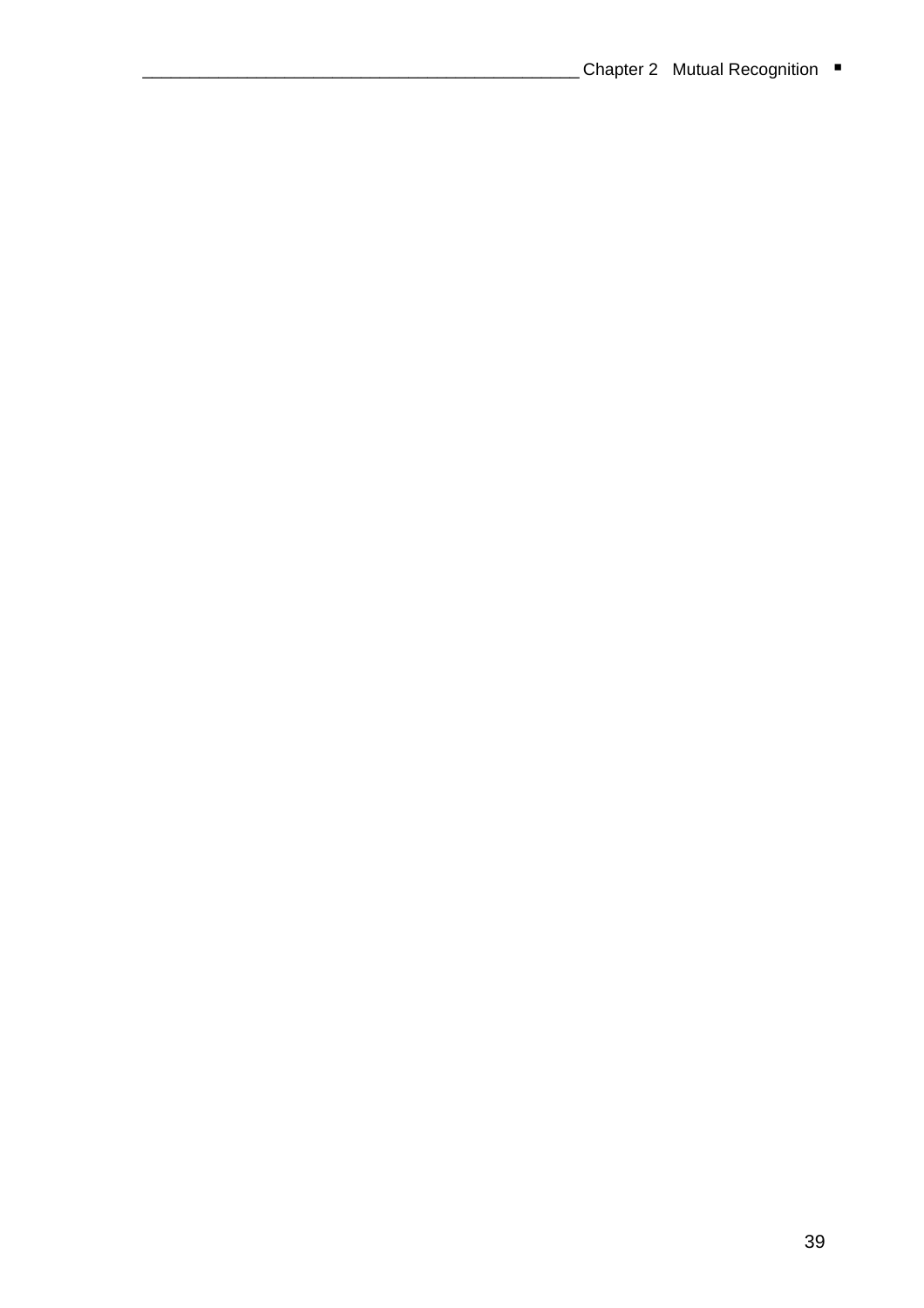# **Annex III Flow Chart 60 Days Coordination group procedure**

| Day 90/210 of                                   | Notification from disagreeing Member State(s), with a detailed         |
|-------------------------------------------------|------------------------------------------------------------------------|
| <b>MRP/DCP</b>                                  | exposition of the reasons for the negative position. This is sent to   |
|                                                 | RMS, CMS(s), CMD(h) Secretariat and the applicant.                     |
|                                                 | This duty also applies to MS (s) where the application has been        |
|                                                 | withdrawn in the MRP and DCP (if the withdrawal has been made          |
|                                                 | after the draft documents have been sent by the RMS).                  |
| Day $90/120 + \max 7$                           | RMS formally initiate the referral by sending the final (latest)       |
|                                                 | assessment report, proposed SPC, labelling and package leaflet         |
|                                                 | and the explanation of the grounds for referral from disagreeing       |
|                                                 | Member State(s) to all CMD(h) members, CMD(h) chair and                |
|                                                 | CMD(h) secretariat. RMS is encouraged to discuss with the              |
|                                                 | applicant before the first CMD meeting.                                |
|                                                 |                                                                        |
|                                                 | Secretariat to put the item at the CMD(h) agenda.                      |
|                                                 | Secretariat and CMD(h) Chair decide on starting date.                  |
| Day 0                                           | RMS starts the procedure and distributes a proposal for the            |
| (not longer than 30 days<br>from Day $90/210$ ) | list of questions to all Member States.                                |
| <b>Around Day 20</b>                            | $CMD(h)$ meeting $1 - MSs$ to clarify the reasons for referral and the |
|                                                 | positions from RMS and CMS.                                            |
|                                                 | Decide on the list of questions to be sent to the applicant.           |
|                                                 | Agree on recommendation for oral hearing or written procedure.         |
|                                                 | RMS to inform the applicant of decisions made.                         |
| <b>Until Day 35</b>                             | The applicant to send a response document on the list of questions to  |
|                                                 | all CMD(h) members.                                                    |
| <b>Around Day 45</b>                            | RMS circulates an updated assessment to all CMD(h) members.            |
| <b>Around Day 50</b>                            | $CMD(h)$ meeting $2$ – scientific discussion, possible hearing and     |
|                                                 | decision. Members of CMD(h) should preferably state their view         |
|                                                 | on the response document to all members ahead of the meeting.          |
| Between Day 50 and 60                           | If agreement the RMS should record the agreement, close the            |